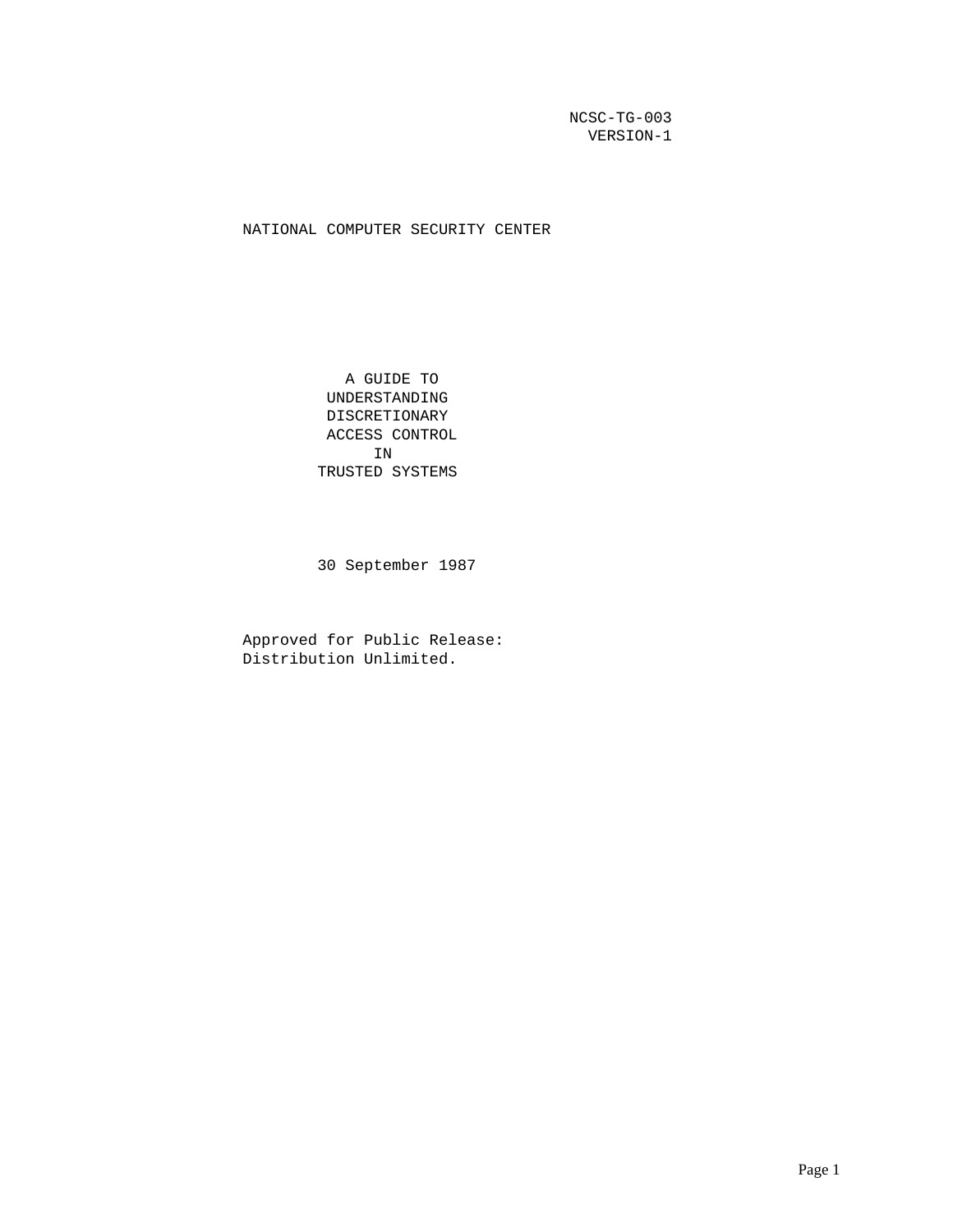NATIONAL COMPUTER SECURITY CENTER FORT GEORGE G. MEADE, MARYLAND 20755-6000

> NCSC-TG-003-87 Library No. S-228,576

# FOREWORD

This publication, "A Guide to Understanding Discretionary Access Control In Trusted Systems," is issued by the National Computer Security Center (NCSC) under the authority of and in accordance with Department of Defense (DoD) Directive 5215.1, "Computer Security Evaluation Center." The guidelines defined in this document are intended to be used by computer hardware and software designers who are building systems with the intent of meeting the requirements of the Department of Defense Trusted Computer System Evaluation Criteria, DoD 5200.28-STD.

Recommendations for revision to this publication are encouraged and will be reviewed biannually by the NCSC through a formal review process. Address all proposals for revision through appropriate channels to:

> National Computer Security Center 9800 Savage Road Fort George G. Meade, MD 20755-6000

Attention: Chief, Technical Guidelines Division

Patrick R. Gallagher, Jr. 30 September 1987 Director National Computer Security Center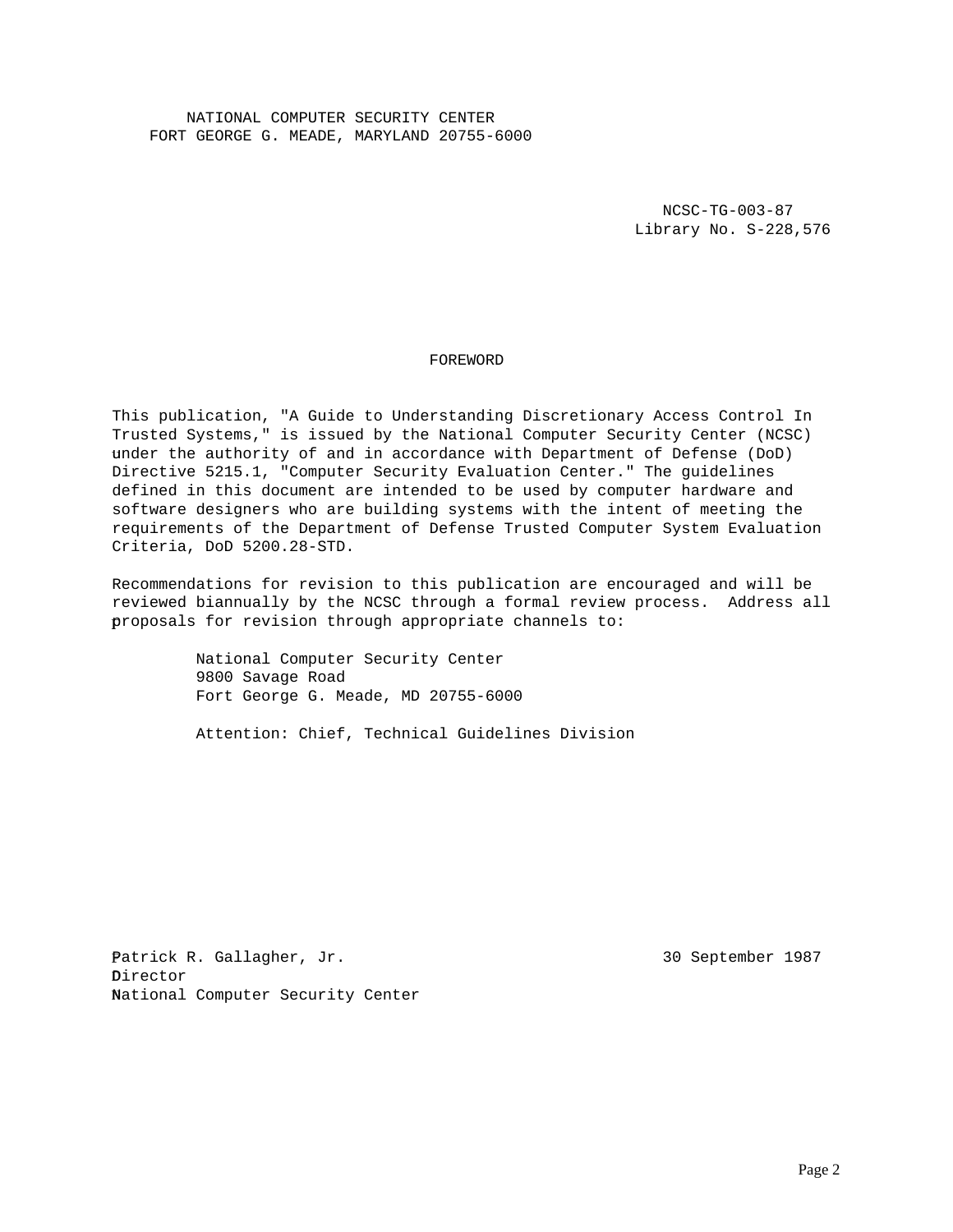## ACKNOWLEDGEMENTS

Special recognition and acknowledgement for their contributions to this document are extended to the following:

Carole S. Jordan, National Computer Security Center (NCSC), as primary author and preparer of this document. Dr. Deborah Downs, the Aerospace Corporation, who prepared an in-depth technical report on DAC mechanisms that became the major input to this document. Grant Wagner and Steve LaFountain, NCSC, who contributed their technical expertise and assistance throughout this effort. Dr. Dixie B. Baker, the Aerospace Corporation, who meticulously reviewed the document and suggested many changes.

Special thanks are extended to the many computer vendor representatives who enthusiastically gave of their time and technical expertise in reviewing the material and providing valuable comments and suggested changes. Among the vendor representatives who were so helpful were: Steven B. Lipner, Digital Equipment Corp., Dr. Roger Schell, Gemini Computers, Earl Boebert, Honeywell, Inc., and C.T. Bougas, Harris Corporation.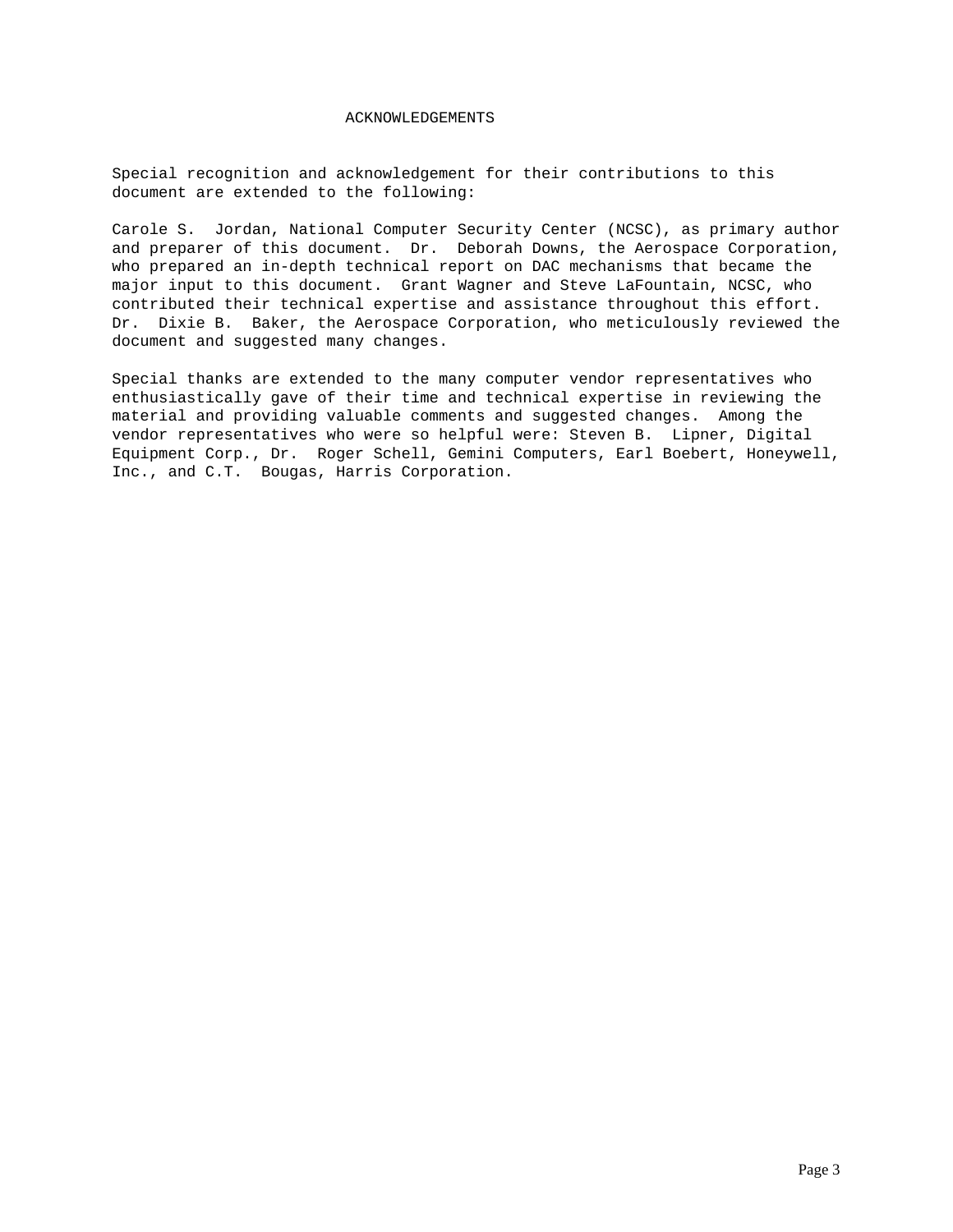# Contents

| Page  |                                                        |                |
|-------|--------------------------------------------------------|----------------|
|       | - i                                                    |                |
|       |                                                        |                |
|       |                                                        |                |
|       |                                                        |                |
| 1.    |                                                        |                |
|       |                                                        |                |
| $2$ . |                                                        | 1              |
|       |                                                        |                |
| 3.    |                                                        | 1              |
| 4.    |                                                        | $\overline{2}$ |
| 5.    |                                                        | 3              |
| б.    | AN INHERENT DEFICIENCY IN DISCRETIONARY ACCESS CONTROL | 5              |
|       | 6.1 A FUNDAMENTAL FLAW IN DISCRETIONARY ACCESS CONTROL | 5              |
|       |                                                        | 5              |
| 7.    |                                                        | 7              |
|       |                                                        | 7              |
|       |                                                        | 8              |
|       |                                                        | 9              |
|       |                                                        | 9              |
|       |                                                        | 10             |
|       |                                                        | 10             |
|       |                                                        | 11             |
|       |                                                        | 11             |
|       |                                                        | 12             |
|       |                                                        | 13             |
| 8.    |                                                        |                |
|       |                                                        | 13             |
|       |                                                        | 13             |
|       |                                                        | 13             |
|       | $8.1.1.2$ CONCEPT OF OWNERSHIP                         | 14             |
|       |                                                        | 15             |
|       |                                                        | 15             |
|       | 8.1.2 FILE STRUCTURES AND CONTROL PERMISSIONS          | 15             |
|       |                                                        | 16             |
|       | 8.2.1 FILE STRUCTURES AND ACCESS MODES 17              |                |
| 9.    |                                                        |                |
|       |                                                        | 19             |
|       |                                                        | 19             |
|       | 9.1.2 FUNCTIONALITY NOT REQUIRED                       | 20             |
|       | 9.1.3 AN ACCEPTABLE IMPLEMENTATION                     | 20             |
|       | 9.2 THE C2 THROUGH B2 DAC REQUIREMENT                  | 20             |
|       |                                                        |                |
|       |                                                        | 21             |
|       | 9.2.2 FUNCTIONALITY NOT REQUIRED                       |                |
|       | 9.2.3 AN ACCEPTABLE IMPLEMENTATION                     | 22             |
|       | 9.3 THE B3 THROUGH A1 DAC REQUIREMENT                  | 22             |
|       |                                                        | 23             |
|       | 9.3.2 AN ACCEPTABLE IMPLEMENTATION<br>23               |                |
| 10.   |                                                        | 25             |
|       | -25                                                    |                |
|       | 25                                                     |                |
|       |                                                        |                |
|       |                                                        | 26             |
|       |                                                        |                |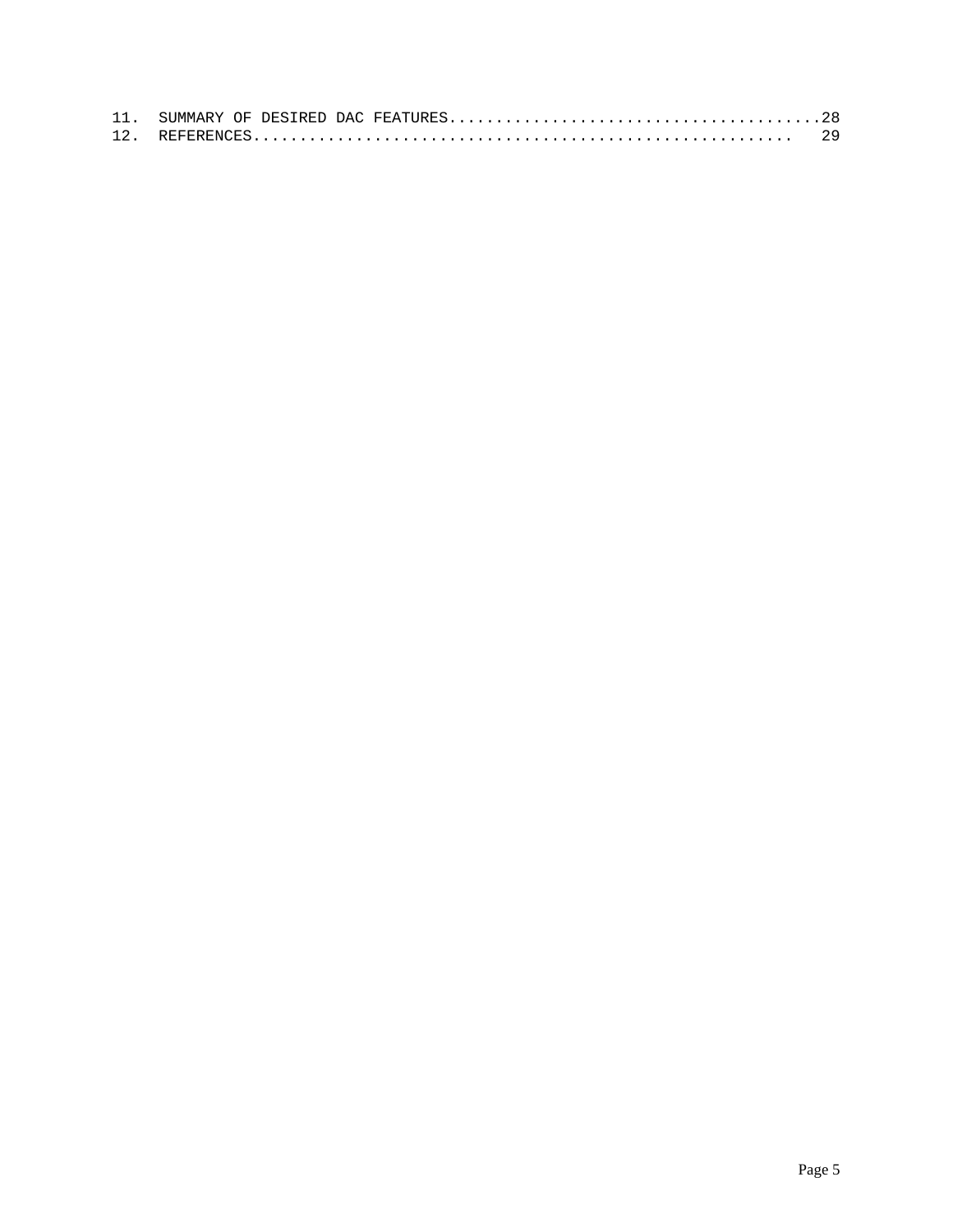#### 1. INTRODUCTION

The main goal of the National Computer Security Center is to encourage the widespread availability of trusted computer systems. In support of that goal a metric was created, the Department of Defense Trusted Computer System Evaluation Criteria (the Criteria) Il], against which computer systems could be evaluated for security.

## 2. PURPOSE

One of the features of the Criteria that is required of a secure system is the enforcement of discretionary access control (DAC). DAC is a means of restricting access to objects based on the identity of subjects and/or groups to which they belong. The controls are discretionary in the sense that a user or process given discretionary access to information is capable of passing that information along to another subject. This guide discusses issues involved in designing, implementing and evaluating DAC mechanisms. Its primary purpose is to provide guidance to manufacturers on how to select and build effective DAC mechanisms. Any examples of DAC mechanisms in this document are not to be construed as the only implementations that will satisfy the Criteria requirement. The examples are merely suggestions of appropriate implementations. The Criteria is the only metric against which systems are to be evaluated. In addition to showing examples of DAC mechanisms, this guide will restate and elaborate on the Criteria requirements for DAC. This guide is part of an on-going program to augment the Criteria on the issues and features it addresses.

#### 3. SCOPE

The guidelines and interpretations established in this document apply to the discretionary access control requirements as expressed in the Criteria. The recommendations apply to computer systems and products that are being built or modified with the intention of meeting the requirements of the Criteria.

## 4. CONTROL OBJECTIVES

The term ``control objective'' refers to a statement of intent with respect to control over some aspect of an organization's resources or processes. In terms of a computer system, control objectives provide a framework for developing a strategy for fulfilling a set of security requirements. In particular, a given system can only be said to be secure with respect to its enforcement of some specific policy [2]. The control objective for security policy is as follows:

 "The security policy is a statement of intent with regard to control over access to, dissemination of, and modification of information. The security policy must be precisely defined and implemented for each system that is used to process sensitive information. The security policy must accurately reflect the laws, regulations, and general policies from which it is derived.''

Discretionary control is the most common type of access control mechanism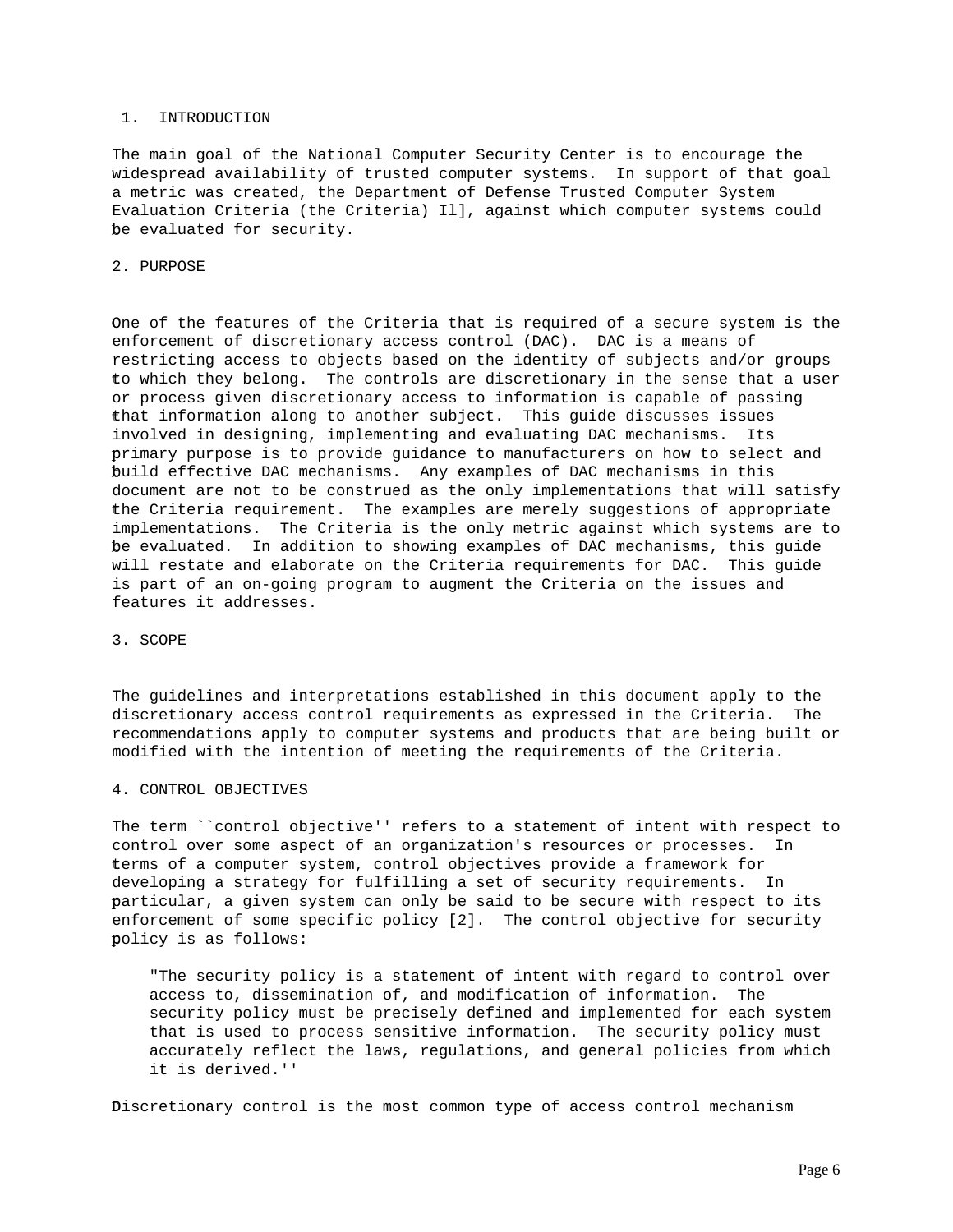implemented in computer systems today. The basis of this kind of security is that an individual user, or program operating on the user's behalf, is allowed to specify explicitly the types of access other users (or programs executing on their behalf) may have to information under the user's control. Discretionary security differs from mandatory security in that it implements the access control decisions of the user. Mandatory controls are driven by the results of a comparison between the user's trust level or clearance and the sensitivity designation of the information.

Discretionary controls are not a replacement for mandatory controls. In any environment in which information is protected, discretionary security provides for a finer granularity of control within the overall constraints of the mandatory policy. Both discretionary and mandatory controls can be used to implement an access control policy to handle multiple categories or types of information, such as proprietary, financial, personnel or classified information. Such information can be assigned different sensitivity designations and those designations enforced by the mandatory controls. Discretionary controls can give a user the discretion to specify the types of access other users may have to information under the user's control, consistent with the overriding mandatory policy restrictions. In a classified environment, no person may have access to classified information unless: (a) that person has been determined to be trustworthy, i.e., granted a personnel security clearance - MANDATORY, and (b) access is necessary for the performance of official duties, i.e., determined to have need-to-know - DISCRETIONARY. The discretionary security control objective is:

 Security policies defined for systems that are used to process classified or other sensitive information must include provisions for the enforcement of discretionary access control rules. That is, they must include a consistent set of rules for controlling and limiting access based on identified users who have been determined to have need-to-know for the information.

#### 5. DEFINITIONS

Discretionary Access Control (DAC)-The Criteria defines discretionary access control as:

 ``A means of restricting access to objects based on the identity of `subjects and/or groups to which they belong. The controls are `discretionary in the sense that a subject with a certain access `permission is capable of passing that permission (perhaps indirectly) on `to any other subject."

DAC controls are used to restrict a user's access to protected objects on the system. The user may also be restricted to a subset of the possible access types available for those protected objects. Access types are the operations a user may perform on a particular object (e.g., read, write, execute). Typically, for each object, a particular user or set of users has the authority to distribute and revoke access to that object. Users may grant or rescind access to the objects they control based on "need to know" or "whom do I' like" or other rules. DAC mechanisms control access based entirely on the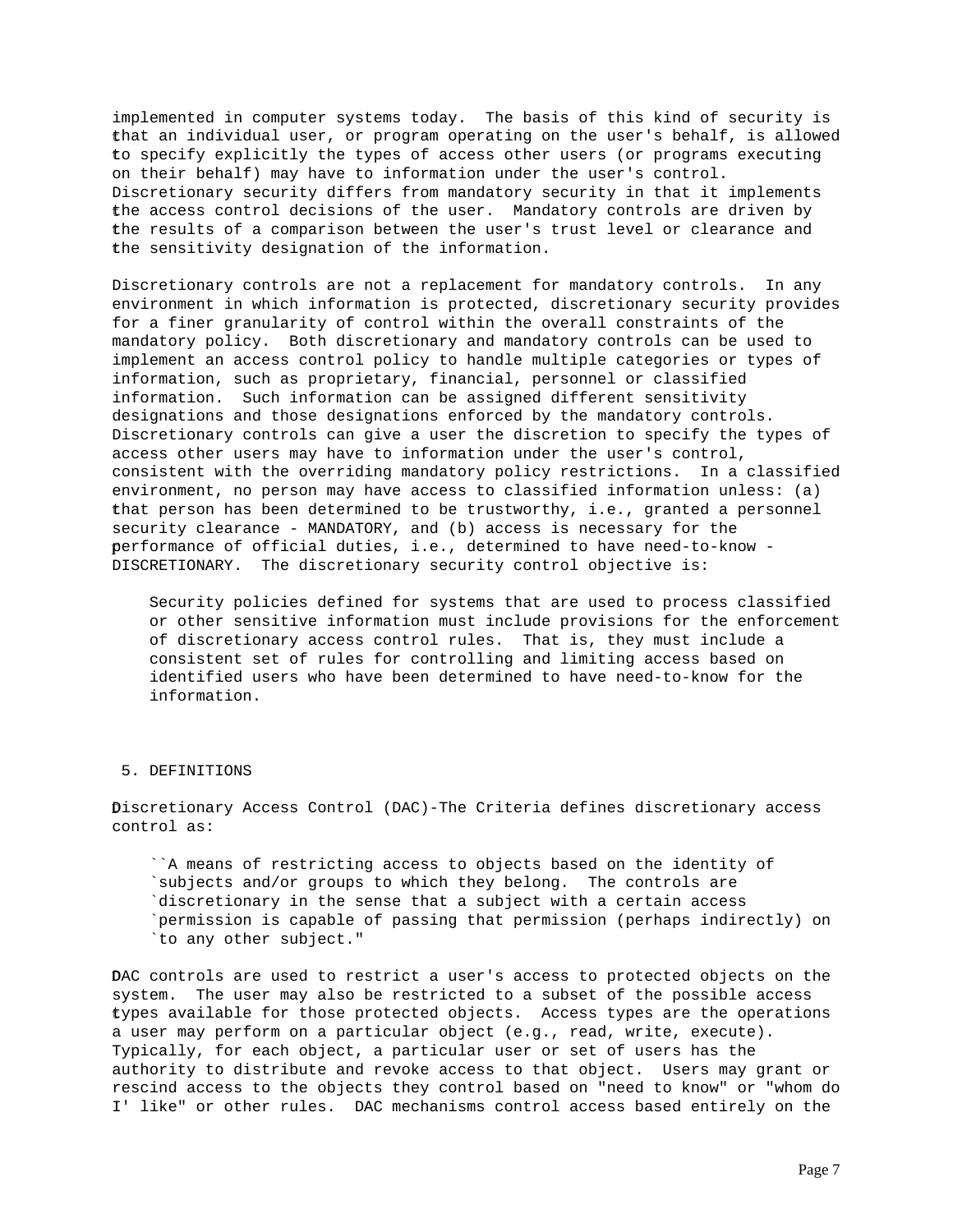identities of users and objects.

The identity of the users and objects is the key to discretionary access control. This concept is relatively straightforward in that the access control matrix, defined below, contains the names of users on the rows and the names of objects on the columns. Regardless of how the matrix is represented in memory, whether by rows or by columns, the names of the users and objects must be used in the representation. For example, in a row-based representation an entry might read the equivalent of ``KIM can access KIMSFILE and DONSFILE". In a column-based representation, one might find the equivalent of "DONSFILE can be accessed by DON, JOE and KIM".

Other Definitions:

access control matrix-a two-dimensional matrix representing users on the rows and objects on the columns. Each entry in the matrix represents the access type held by that user to that object. Access control matrices are usually sparsely populated and are represented in memory by row or by column, eliminating storage requirements for empty entries. Sea figure 1 in Section 7 for an example of an access control matrix.

access mode-entries in the access control matrix that specify certain operations a user may perform on an object, (e.g., read, write, execute, delete).

access permission-permission of a user to access an object in some manner. Entries in the access control matrix specify access permission. No access or ``null'' access may also be specified if desired.

control permission-a certain access mode that allows users to grant/revoke access permission> and change access modes to objects. Sometimes this includes the ability to pass control permission to other users.

defined groups-groups which have been defined to the DAC mechanism before being used in access control decisions. Groups are normally defined by users with special privileges, such as the system administrator. A group should be defined by listing the identities of the members to be included in the group.

least privilege-this principle requires that each subject in a system be granted the most restrictive set of privileges needed for the performance of authorized tasks. The application of this principle limits the damage that can result from accident, error, or unauthorized use.

named users-users that are uniquely identified to the TCB. The unique identifier is to be used by the DAC mechanism to perform access control decisions.

object-a passive entity that contains or receives information. Access to an object potentially implies access to the information it contains. Examples of objects can be: records, blocks, pages, segments, files, directories, directory trees, and programs, as well as processors, video displays, printers, network interfaces, 1/0 ports, etc.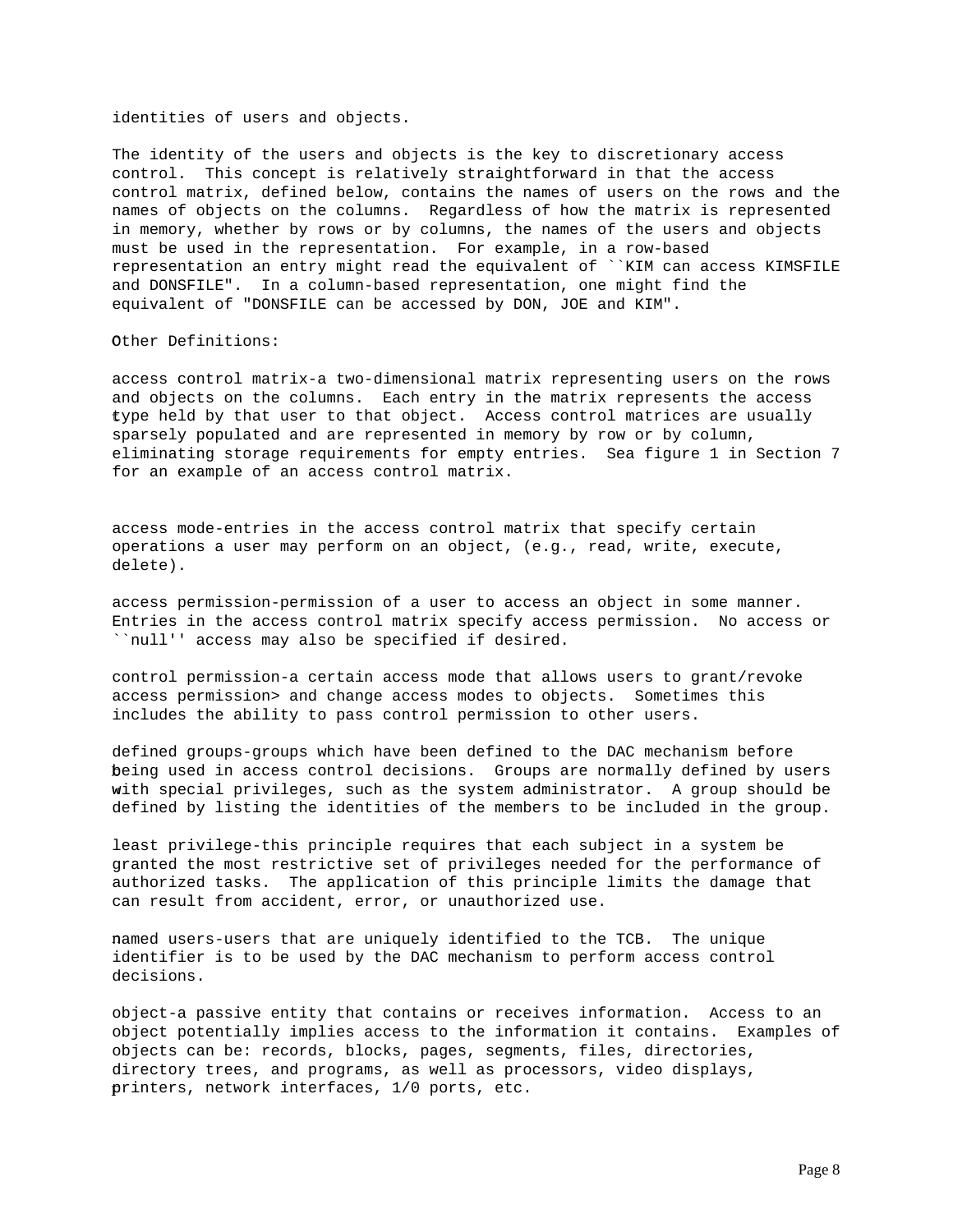ownership-a concept in which one user has total control over access to an object. A subject operating on behalf of that user is normally the creator of the object and is totally responsible for controlling access to it.

subject-an active entity, generally in the form of a process or device operating on behalf of a user that causes information to flow among objects or changes the system state. Technically, a process/domain pair.

Trojan horse-a computer program with an apparently or actually useful function that contains additional (hidden) functions that surreptitiously exploit the legitimate authorizations of the invoking process. An example is a program that makes a "blind copy" of a sensitive file for the creator of the Trojan horse.

Trusted Computing Base (TCB)The totality of protection mechanisms within a computer system - including hardware, firmware, and software - the combination of which is responsible for enforcing a security policy. A TCB consists of one or more components that together enforce a unified security policy over a product or system.

\*-property--A Bell-LaPadula security model rule, called the ''star\*property,'' that allows a subject write access to an object only if the security level of the subject is dominated by the security level of the object. Also known as the Confinement Property.

## 6. AN INHERENT DEFICIENCY IN DISCRETIONARY ACCESS CONTROL

## 6.1 A FUNDAMENTAL FLAW IN DISCRETIONARY ACCESS CONTROL

Discretionary access control mechanisms restrict access to objects based solely on the identity of subjects who are trying to access them. This basic principle of discretionary access control contains a fundamental flaw that makes it vulnerable to Trojan horses [3], [4]. On most systems, any program which runs on behalf of a user inherits the DAC access rights of that user [5]. An example of the workings of a Trojan horse will illustrate how most DAC mechanisms are vulnerable. Reference [6] contains such an example, which is similar to the following:

# 6.2 AN EXAMPLE OF A TROJAN HORSE

Consider a system where an access control list mechanism (as described in Section 7.3) is used to implement discretionary access control. There are two users on this particular system: an honest user, DOE; and a dishonest user, DRAKE. DOE has a data file which contains highly sensitive data; this file is known as DOESFILE. He has diligently set the ACL to allow only himself to read the file. No other users are authorized to access the file. DOE is confident that no one but himself will be able to access his data file.

DRAKE is determined to gain access to DOESFILE. He has legitimate access to the system which allows him to implement a useful utility program. In this utility DRAKE embeds a covert function to read DOESFILE and copy the `contents into a file in DRAKE's address space called DRAKESFILE. DRAKESFILE has an ACL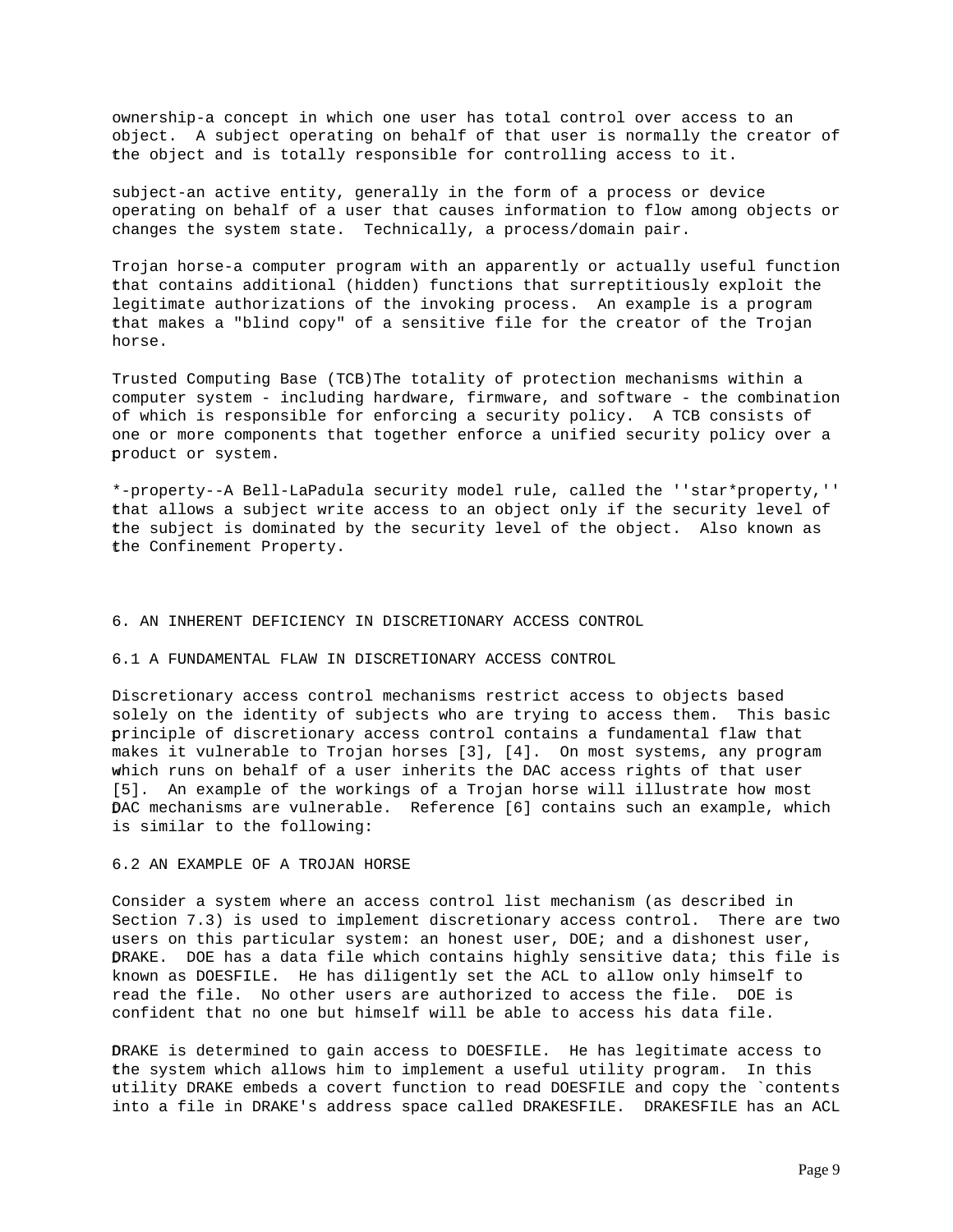associated with it that allows processes executing on DOE's behalf to write to it, while allowing DRAKE's processes to read it.

DRAKE induces DOE to execute his utility program by telling him how useful and efficient it is. DRAKE is careful not to tell DOE about the covert function (Trojan horse) that is resident in the utility program. DOE executes the corrupted program and it appears to perform perfectly. However, while it is operating on DOE's behalf, it assumes his identity and thus his access rights to DOESFILE. At this time it copies the contents of DOESFILE to DRAKESFILE. This copying takes place completely within the constraints of the DAC mechanism, and DOE is unaware of what is happening.

This example should make clear the danger of Trojan horse attacks and the inadequacy of most DAC mechanisms to protect against such attacks. It should be noted that an elaborate DAC mechanism may provide illusory security to users who are unaware of its vulnerability to Trojan horse attacks.

Configuration management, testing, and trusted distribution should ensure that software produced by the computer system manufacturer does not contain Trojan horses, especially if the system has a high EPL rating. However, software from other sources does not come with these assurances. In very high threat environments, it is wise to assume that unevaluated software does contain Trojan horses. This assumption dictates that discretionary access control not be used as the sole protection mechanism in high threat environments.

The Trojan horse threat can be reduced in systems that implement many domains or dynamic small domains for each process. In most systems today, with only user and supervisor domains, all of the user's objects are available to a process running on that user's behalf. If domains were created dynamically for each process, with only the necessary objects available in that domain (implementing the least privilege principle), then a Trojan horse would be limited to accessing only those objects within the domain [5], [7].

A reference monitor which implements a mandatory security policy which includes the \*-property would provide robust protection against Trojan horse attacks. The mandatory access control implementation would prevent the Trojan horse from disclosing the information to a user who is not permitted access to the information under the mandatory access rules. Assume the same scenario as was described previously with the following changes. The computer system now implements a mandatory security policy with two hierarchical sensitivity levels. For the sake of simplicity, the levels are called sensitive and non-sensitive. DOE operates at the sensitive level, and DOESFILE is sensitive. DRAKE is not authorized to access sensitive data, so he operates at the non-sensitive level. DRAKE is only allowed to read non-sensitive files, so DRAKESFILE is non-sensitive. As before, DRAKE's Trojan horse program is executed by DOE. The program takes on the sensitivity level and the identity of DOE. Within the constraints of the mandatory and the discretionary security policies, the program reads DOESFILE. However, when the Trojan horse tries to write the sensitive data to DRAKESFILE, the reference monitor disallows the operation. Since the Trojan horse is now executing at the sensitive level, the program cannot be allowed to write to a non-sensitive file. That would be a violation of the \*-property [1]. 

This example should show the reader that discretionary access control is only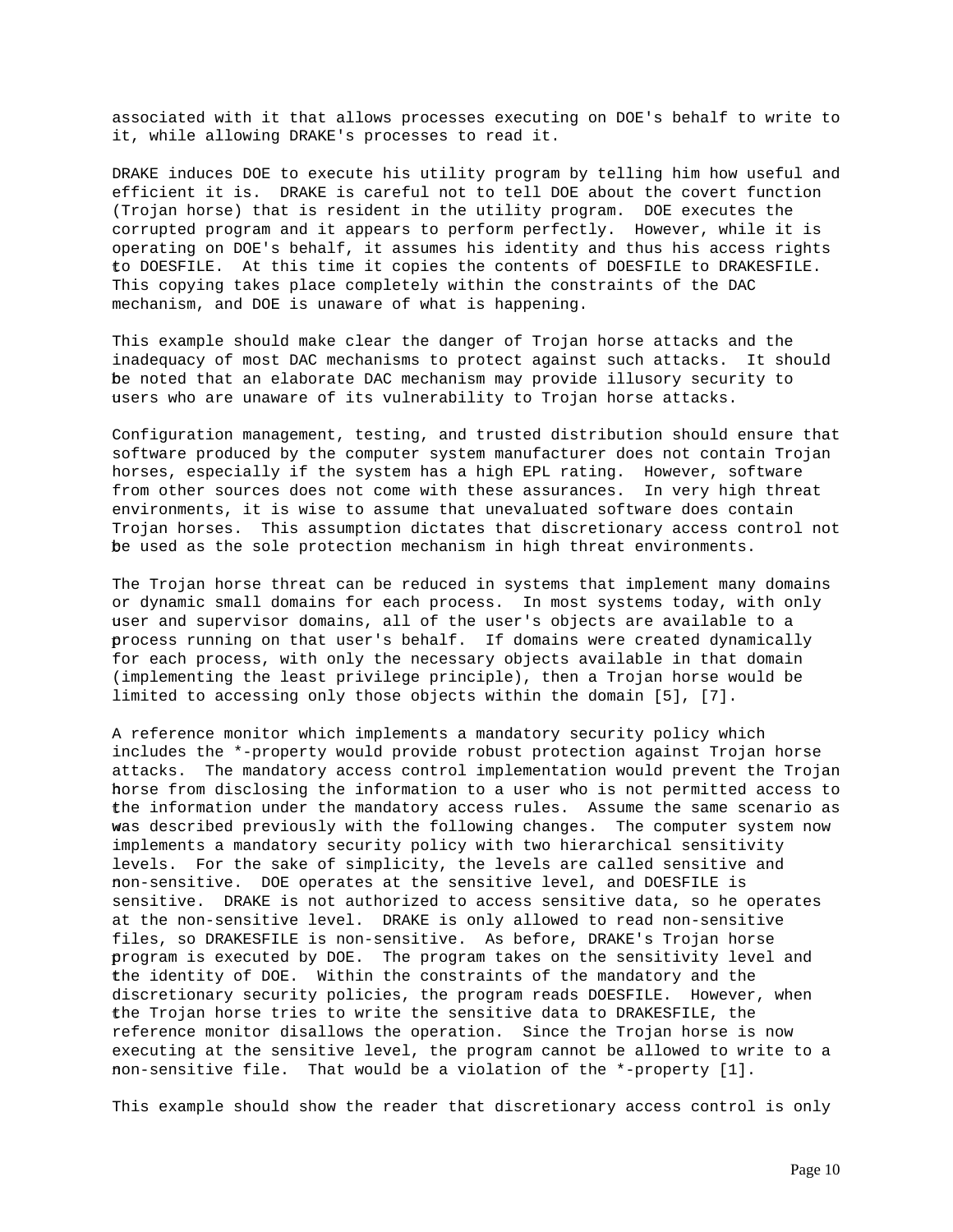effective to restrict the ``honest'' user in browsing through other users' files and preventing accidental disclosure or destruction of information. The malicious user who is determined to gain unauthorized access to data on the computer system must be restricted by other means, such as mandatory access controls.

## 7. AN OVERVIEW OF DAC MECHANISMS

This section presents an overview of the most commonly used DAC mechanisms. Each mechanism will be described briefly. Section 9 explains how each of these mechanisms rates against the Criteria.

Implementing a complete DAC system requires retaining the information that is represented by the access control matrix model in some form. An access control matrix has users represented on the rows and protected objects on the columns (see figure 1). The entries in the matrix describe what type of access each user has to each object. Current operating systems have attempted to represent that information using five basic mechanisms:

- 1 Capabilities
- 2. Profiles
- 3. Access Control Lists (ACLs)
- 4. Protection Bits
- 5. Passwords

## ACCESS CONTROL MATRIX

| Objects | KIMSFILE | DONSFILE | PAYROL1 | PAYROL2 | <b>DOESFILE</b> |
|---------|----------|----------|---------|---------|-----------------|
| Users:  |          |          |         |         |                 |
| Kim     | rw       | r        | rw      | r       |                 |
| Joe     |          | r        |         |         |                 |
| Don     |          | rw       | r       |         |                 |
| Jones   |          |          | r       |         |                 |
| Doe     |          |          |         |         | rw              |
| Mgr Jim | cp       | cp       | C       | C       | C               |
| Jan     |          |          | rw      | rw      |                 |

## Figure 1

The access control matrix such as the example in figure 1- above, is a pictorial view of a set of users and their access permissions to a set of protected objects. The access type ``r'' denotes read access and the access type ``w'' denotes write access. The access type ``c'' means control permission and the access type ``cp'' means control with passing ability. The access types are explained in Section 8.

Capabilities and profiles represent the access control matrix information by row, connecting the accessible objects to the user. ACLs and protection bits represent the access control matrix information by column, connecting a list of users to an object. As the balance of this section will demonstrate, ACLs are the most flexible and usable DAC mechanism that can be implemented with existing technology.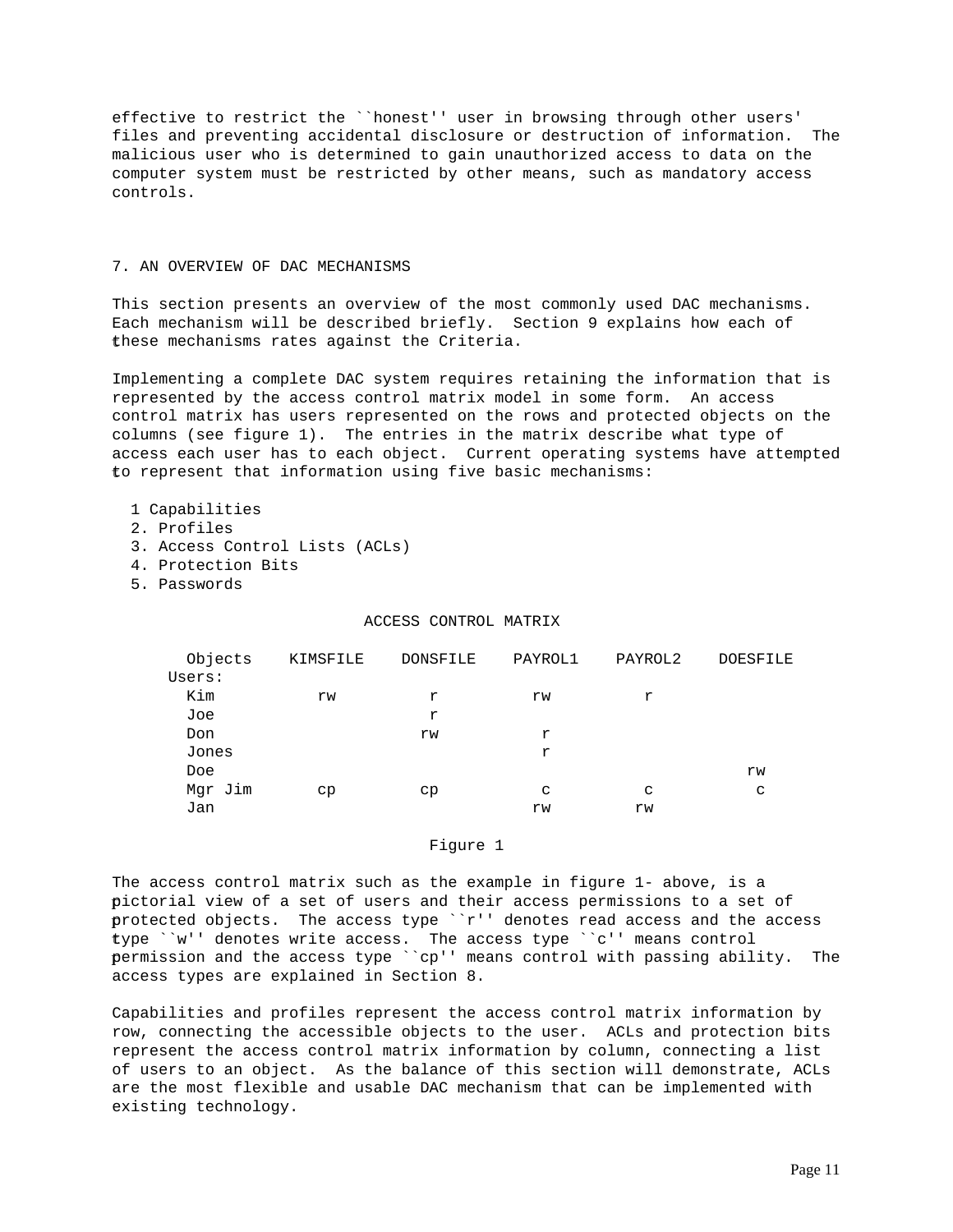## 7.1 CAPABILITIES

In a capability-based system, access to protected objects such as files is granted if the would- be accessor possesses a capability for the object. The capability is a protected identifier that both identifies the object and specifies the access rights to be allowed to the accessor who possesses the capability. Two fundamental properties of capabilities are that they may be passed from one accessor (subject) to another, and that the accessor who possesses capabilities may not alter or fabricate capabilities without the mediation of the operating system TCB.

Capability-based systems [8] provide dynamically changeable domains (name spaces) for processes to run in. Ability to access an object is demonstrated when a process has a capability or ``ticket'' to the object. The capability also contains allowable access modes (e.g., read, write, execute). In some implementations, programs can contain capabilities or capabilities can be stored in files. They are protected by hardware and software mechanisms or by encryption. Capabilities can usually be passed along to other processes and can sometimes be increased or decreased in scope.

A pure capability system includes the ability for users to pass the capability to other users. Because this ability is not controlled and capabilities can be stored, determining all the users who have access for a particular object generally is not possible. This makes a complete DAC implementation, including revocation, very difficult. (Revocation may not be an issue, however, since a user who has access to an object can make a copy of the information in another object. Revoking the user's access on the original object does not revoke access to the information contained in the user's copy. After revocation, however, changes can be made to the original object without the knowledge of revoked users.) For a discussion on revokable capabilities, see Redell's paper [9].

Since capabilities implement dynamic domains they can ideally limit the objects accessible to any program. This would limit a Trojan horse's access to only the protected objects handed to it. At this time, few systems have been implemented with capabilities and very few, if any, have attempted to implement a complete DAC mechanism. Some research has been conducted in restricting capabilities by overlaying a DAC mechanism [10].

Capabilities could be useful in enforcing the least privilege principle and providing dynamically changeable domains, making discretionary access controls less vulnerable to Trojan horse attacks. However, in order to pass the class C2 and above DAC requirements, the ability for users to pass capabilities to other users must be sufficiently controlled. There could be some design difficulties in building capability-based mechanisms to satisfy the B3 DAC requirement because of difficulty in implementing precisely defined groups [11]. Also, at class B3 it is required that users be able to specify a list of users that have permission (or do not have permission) to access each object. Capability-based systems are row-based mechanisms and do not easily lend themselves to this function. Deletion of an object from the system and revocation of access present yet another problem. The problem is that row-based systems do not provide an efficient means of determining which users have access to a given object.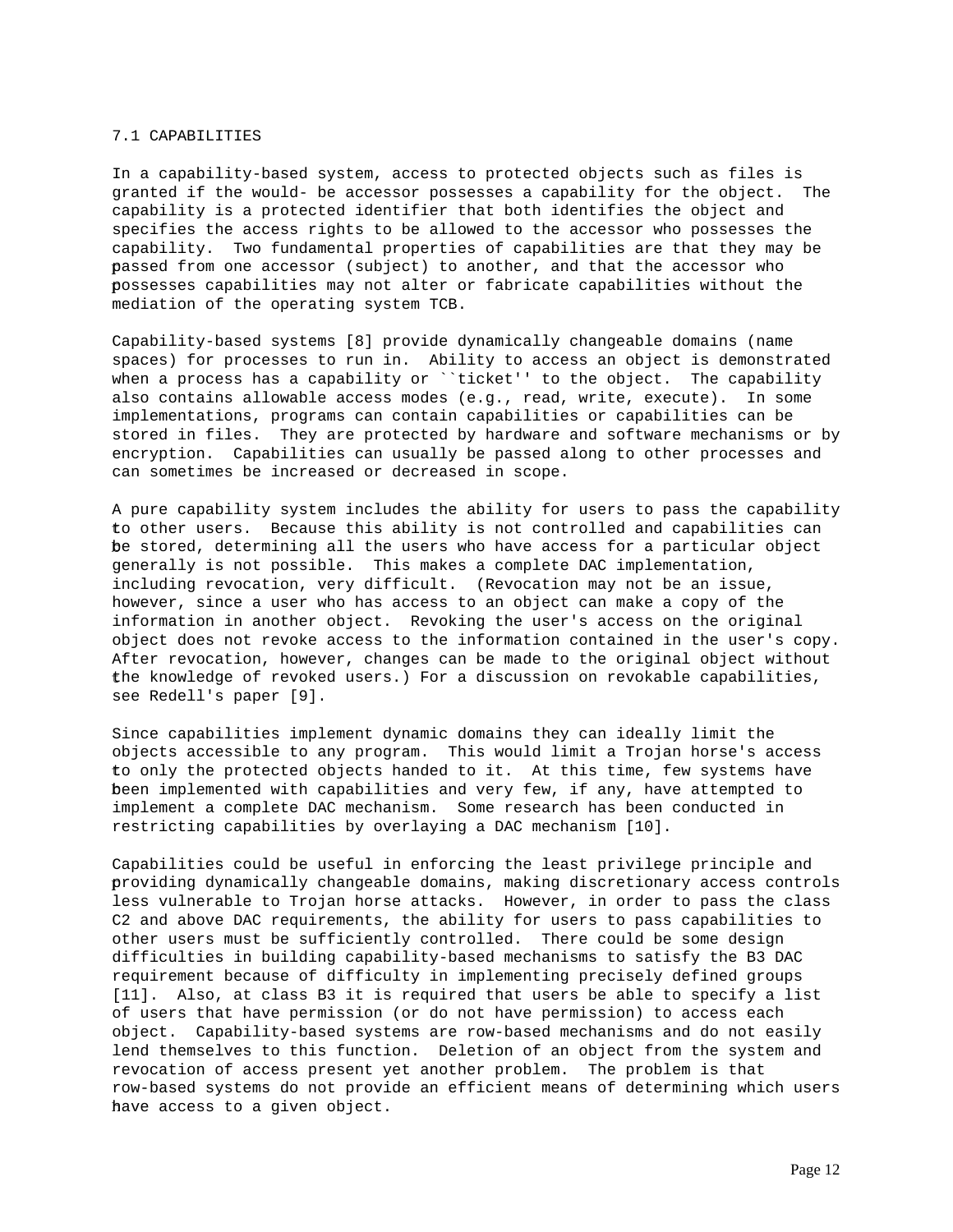### 7.2 PROFILES

Profiles [12], which have been implemented in some form on several systems, use a list of protected objects associated with each user. Since object names are not consistent or amenable to grouping, their size and number are difficult to reduce. If a user has access to many protected objects, the profile can get very large and difficult to manage. Also, all protected object names must be unique so full pathnames must be used. Creating, deleting and changing access to protected objects requires many operations since multiple users' profiles must be updated. Timely revocation of access to an object is very difficult unless the user's profile is automatically checked each time the object is accessed. Deleting an object may require some method of determining every user who has the object in his profile. In general, with profiles as with capabilities, answering the question of who has access to a protected object is very difficult. Since this is usually an important question in a secure system and more efficient mechanisms exist, profiles are not a recommended implementation of DAC.

## 7.3 ACCESS CONTROL LISTS (ACLs)

ACLs allow any particular user to be allowed or disallowed access to a particular protected object. They implement the access control matrix by representing the columns as lists of users attached to the protected objects. The lists do not have to be excessively long if groups and wild cards (see below) are used. The use of groups raises the possibility of conflicts between group and individual user. As an example, the ACL entries "PAYROL rw" and "Jones.PAYROL r" appear to conflict, but can be resolved in the design of the DAC mechanism. The Apollo system has a multiple, hierarchical group mechanism. The ACL entry has the form ``user-id.group.organization .node." As in Multics, if the ACL specifies access rights for the user by user-id then group access rights are ignored. This allows a particular user to be excluded or restricted in access rights [13]. In the Apollo, if a user is not on the ACL by user-id, but is a member of a group, those rights are used and organization and node memberships are not examined. Multiple group mechanisms add more complexity and may facilitate administrative control of a system, but do not affect the utility of a DAC mechanism.

Access to ACLs should be protected just as other objects are protected. The creation of groups must be controlled, since becoming a member of a group can change the objects accessible to any member. In many systems, e.g., Multics [14], a user must be a member of at least one group. One detriment of the group mechanism is that changing the members of a group results in changes to an unknown set of ACLs for protected objects. Allocation of groups could be a Systems Administrator function only, or it could be distributed to a Project Administrator type function. Problems could result from allowing any user to create a group and then be "owner'' of that group. If users were prohibited from listing the members of groups they are not in because of covert channels and privacy, it would be difficult to determine if a group was the correct one to use. System or Project Administrator control is a preferred mechanism.

## 7.3.1 Wild Cards

A wild card mechanism allows a string replacement where the wild card is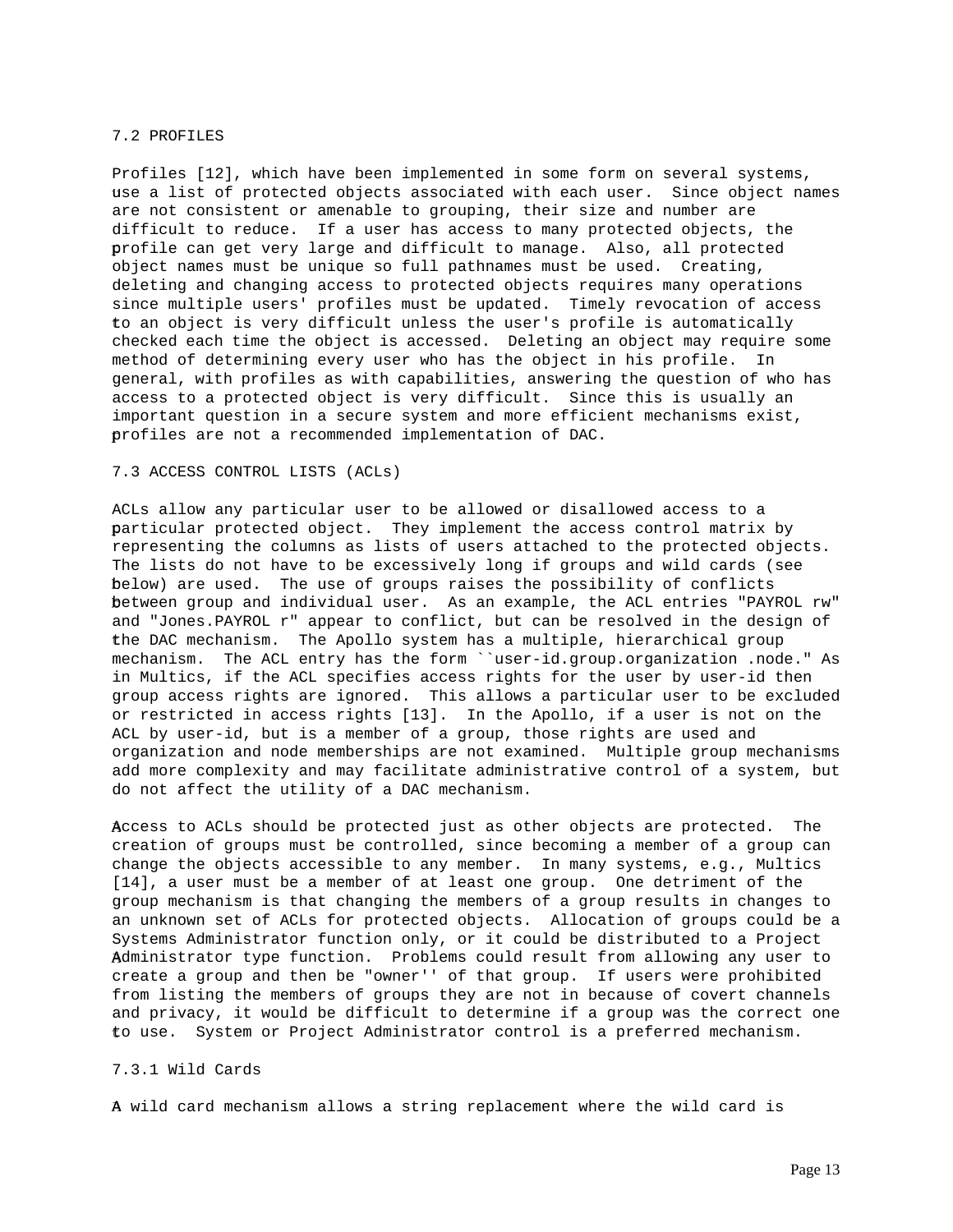specified. For example, in the Multics system ```PAYROL rw'' gives read and write access to any user in the PAYROL group. ``Smith.\* r'' gives Smith read access, no matter what group the user Smith belongs to. ``\*.\*'' gives any user access. The group and wild card mechanisms allow the ACL list to be kept to a reasonable size. The use of wild cards raises the possibility of conflicts if a user has multiple ACL entries for an object. In the above example, Smith has a possible conflict; as a member of any group he can read and as a member of the PAYROL group he can read and write. The system must make a decision as to which one of the ACL entries it will apply when granting Smith access to the object. Various systems have different rules for resolving conflicts. One approach might be to have the system enforce an ordering of the ACLs. Another approach might be to allow ordering of the ACLs by the users.

In any case, the users must understand the rules in order to create effective ACL entries. A wild card mechanism adds more complexity, but does not affect the utility of a DAC mechanism. An exclusion capability, which allows a group to be specified with certain members to be excluded, is also useful and is required at class B3 and above.

# 7.3.2 Default ACLs

There are many side issues in the implementation of access control lists. Default ACLs are usually necessary for the user friendliness of the DAC mechanism. At the very least, when an object is created by a user, the user should be placed on its ACL by default. Some of the other possible default mechanisms include a system-wide default, a user-associated default or if the file structure is a tree, a default associated with the directory.

A system-wide default could be used as the default in cases where no other default had been specified. A system-wide default might give access only to the creating user. A user-associated default might work well on a system with a flat file structure. When a user is first entered on the system, his default ACL would have to be specified.

For file structures that are trees, a default(s) associated with the directory could be most efficient. If the user organizes the directory structure to represent project work or areas of interest, then the ACLs for all objects in a sub-tree would be similar. One default ACL in the directory would be for children that are files. For children that are directories either a separate sub-directory default ACL should be specified or the default ACLs should have to be stated explicitly by the user. Otherwise, unless care is taken, those with access to the root sections of the storage hierarchy could by automatic default get access to all of the storage hierarchy. The overriding principle of least privilege implies that the use of defaults should not inadvertently give away more access than the user intended. In other words, to err on the conservative side is preferred. In all implementations some user(s) must have permission to change the ACLs after they have been set by default, and the ability to change the defaults is very useful. Defaults can be implemented in two ways: they can be copied to the ACL or they can be pointed to by the ACL. If they are copied, then changes to the default will not affect the ACL; otherwise, changes in the default may cause changes in many ACLs.

7.3.3 Named ACLs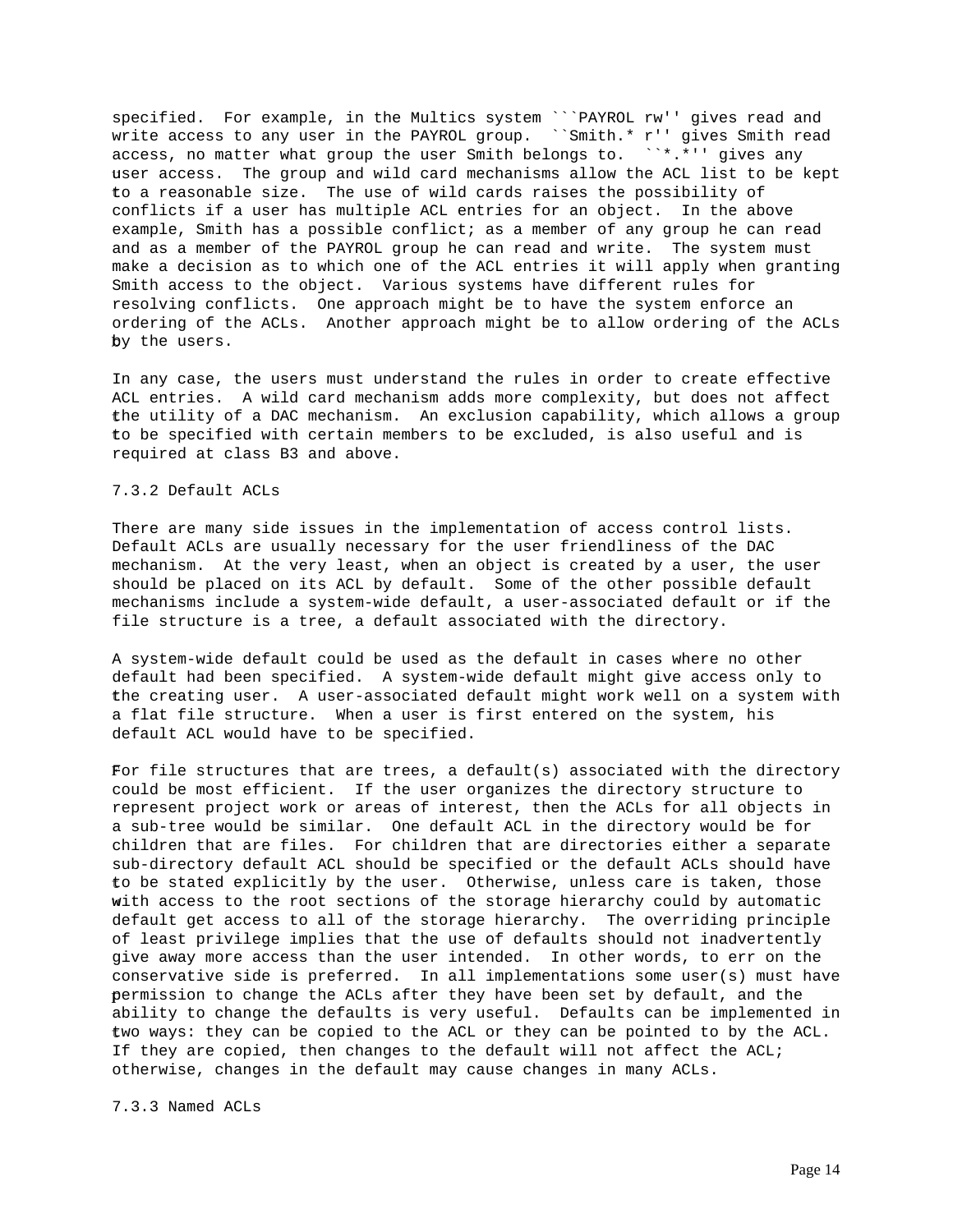Another possible user friendly feature is "named" ACLs. One implementation of this feature uses a named ACL as a template. If a user often sets ACLs to the same list of Users, the setting user may want to create a named ACL as a template which, when used, copies that list into the ACL. When the named ACL is changed, there is no effect on the ACLs already in existence. This use of named ACLs has no particular detriments and is of limited usefulness. The other implementation of named ACLs places a pointer in the real ACL to the named ACL. Now when the named ACL gets changed, all of the real ACLs that use it also get changed. This is very convenient for the user, but when a named ACL is changed the user has no way of determining all of the protected objects affected by the change. The named ACLs also have to be protected in the same way as the real ACLs. Most of the features of named ACLs can be replaced by some group and default mechanisms.

In summary, access control lists are the most desirable implementation of discretionary access control. ACLs conveniently lend themselves to specifying a list of named users who are allowed to access each object. Also, providing access to defined groups of users is easily done with ACL-based mechanisms. ACLs, if properly implemented, will satisfy the B3 DAC requirement. At class B1 and above, care must be taken so that the implementation does not conflict with mandatory controls.

### 7.4 PROTECTION BITS

Protection bits are an incomplete attempt to represent the access control matrix by column. Implementation of protection bits include systems such as UNIX [15], which use protection bits associated with objects instead of a list of users who may access an object. (UNIX is a registered trademark of AT&T.) In the UNIX case the protection bits indicate whether everyone, the object's group or only the owner has any of the access modes to the protected object. The user who created the object is the owner, and that can only be changed through superuser privileges. The owner is the only one (besides a superuser) who can change protection bits.

The problem with protection bits is that they are an incomplete implementation of the access control matrix model. The system cannot conveniently allow or disallow access to a protected object on any single user basis. It has been suggested that groups be set up so that any needed combination of users can be specified. But, for more than a few users, the combinatorics of such a solution are unrealistic. Also, groups are controlled by the system administrator, and such a scheme would require full-time attention.

# 7.5 PASSWORD DAC MECHANISMS

Password protection of objects attempts to represent the access control matrix by row. If each user possessed his own password to each object, then the password is a ticket to the object, similar to a capability system (except, of course, with no dynamic domains). In most implementations of password protection, only one password per object or one password per object per access mode exists. Passwords. on protected objects have been used in IBM's MVS [16] and with other mechanisms in CDC's NOS [17] to implement DAC.

Many problems are associated with using a password protected DAC system. The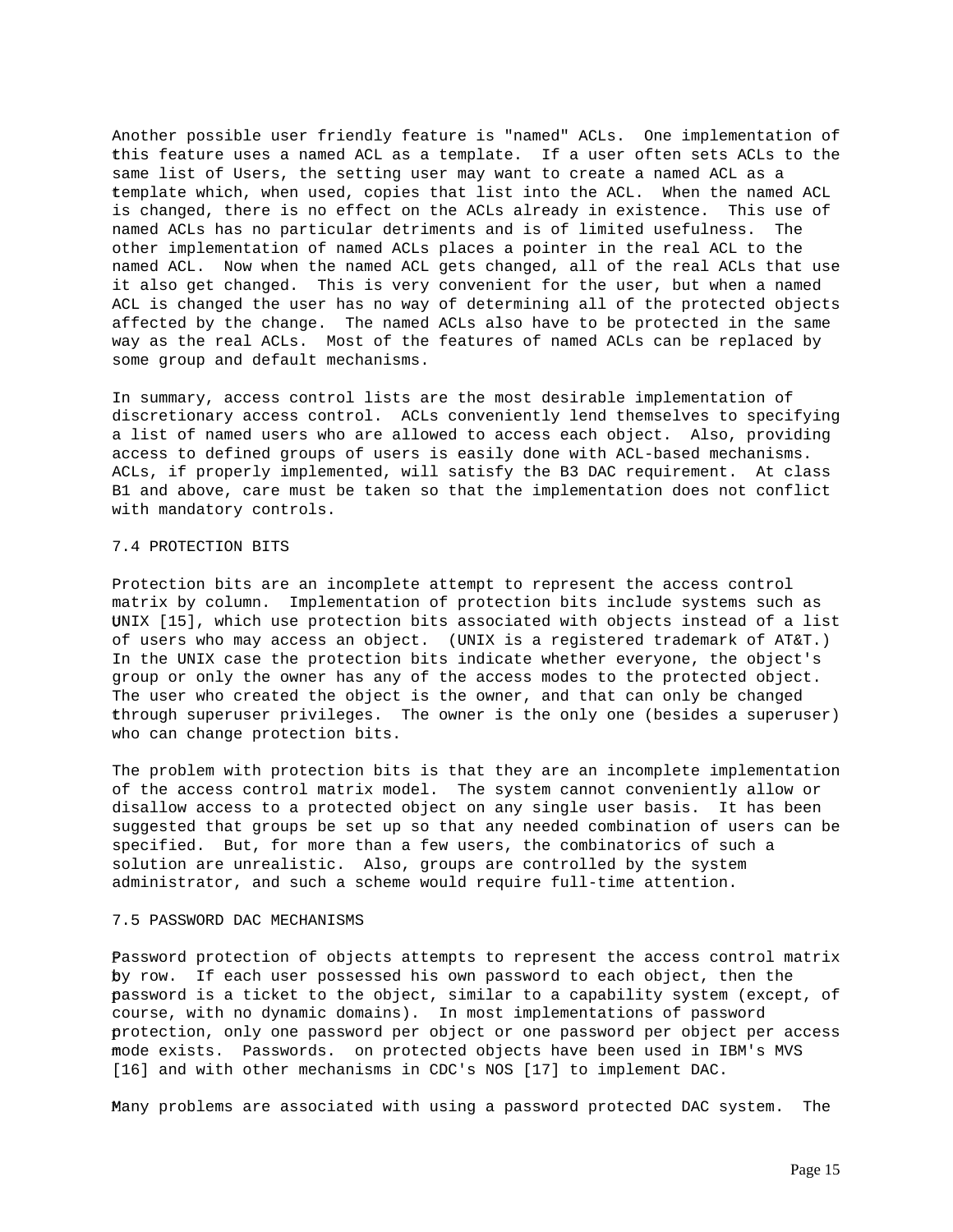use of passwords prevents the TCB from controlling distribution of access permissions. The sharing of passwords takes place outside the system. For a user to remember a password for each protected object is virtually impossible, and if the passwords are stored in programs they are vulnerable. To restrict access to certain access modes requires a password for each combination of access modes, but in most systems that use passwords, access to a protected object is all or none. In such implementations, revoking a user's access requires revoking access from all other users with similar access and then distributing a new password to those who are to retain access. This becomes almost Impossible when passwords are stored in programs. To be secure, passwords should be changed periodically, which is very difficult to do in such password protected DAC systems. In systems such as MVS the default access to a file is unrestricted access. A file is protected only when the password protection is initiated for that file. Thus a new file in MVS is not protected until the password protection mechanism is invoked.

If passwords are used as in the CDC NOS system to supplement another DAC mechanism, they do have one positive aspect. If all objects are protected with different passwords, Trojan horses can be restricted to only the objects that are handed to them. The use of passwords for a complete DAC is strongly discouraged, because there is no way to determine who has access to an object, and because managing such a system properly is very difficult.

## 7.6 SUMMARY

Access control lists, if implemented properly, can satisfy the DAC requirement for any class. Protection bits lack the ability to conveniently control access to each object to the granularity of a single user. Row-based mechanisms, such as capabilities and profiles, may encounter design problems with revocation of access and group access to objects. Passwords should not be used for discretionary access controls, except as a supplement to another DAC mechanism, to reduce that mechanism's vulnerability to Trojan horses.

#### 8. THE SET OF DAC ACCESS TYPES

In this section, control permissions and access modes for objects are discussed. In the access control matrix (see figure I, in the previous section), control permissions and access modes are the entries in the matrix that specify what kind of access the subject has to the object.

Control permissions define which subjects have the ability to grant and revoke access permissions and change access modes. Sometimes control permissions include the ability to pass these control permissions to other subjects.

In contrast, access modes indicate a specific action that can be applied to the object. For example, the `execute' mode allows the object to be executed.

## 8.1 CONTROL PERMISSIONS

In many current systems, the concept of control permissions is not separated from access modes. In Multics, ``modify access'' on the directory is actually the ability to change the ACLs of the children of the directory. It is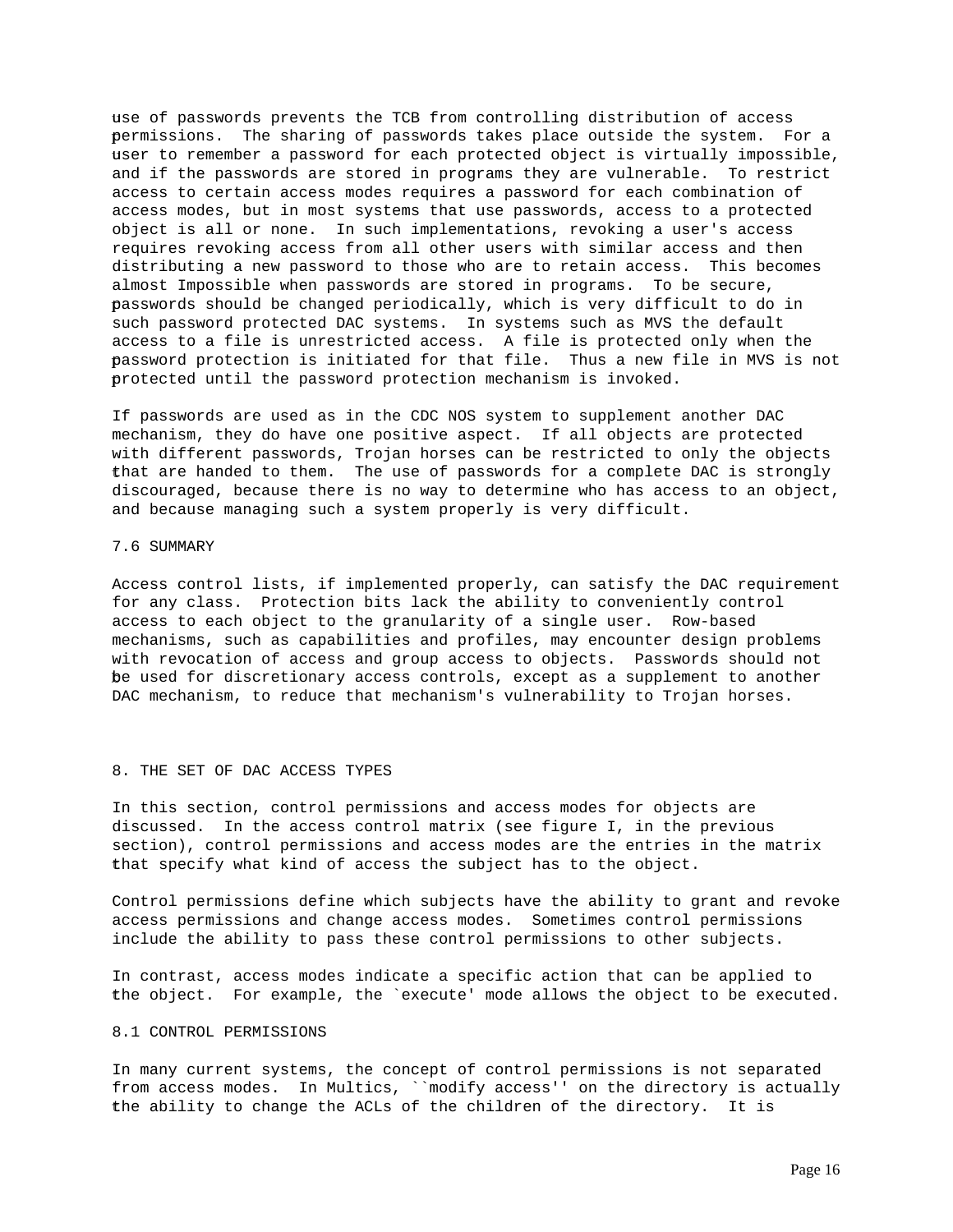recommended that control permissions and access modes be kept conceptually separate on any DAC system. This separation allows control of the object to be separated from access to the object.

Two basic control permissions exist: control and control with passing ability. The difference between these permissions is the. ability of the holder to propagate control to other subjects.

 - control - Subjects who have control permission to objects are able to pass access permission and to set access modes to those objects for other subjects. Control permission does not allow subjects who possess it to give control to other subjects.

 - control with passing ability - This control permission is identical to control with the exception that the holder can pass his control permission to other subjects. In a system implementing this permission, objects may have more than one subject who are able to control them.

Since control permissions allow a subject to specify access to an object, they can be used to implement the control model for a DAC system.

8.1.1 Control Models

The Criteria requires DAC controls on the ability to assign access permission to an object by a user already possessing access permission. The ability to assign these permissions should be controlled with the same precision as the ability to access the objects themselves. For example, at class B3 it should be possible to permit or prohibit both users and groups the authorization to assign access permission. Four basic models for DAC control exist: hierarchical, concept of ownership, laissez-faire, and centralized.

# 8.1.1.1 Hierarchical

Permissions to specify control of objects can be organized so that control is hierarchical, similar to the way most businesses operate. A simple example would have the system administrator at the root of the hierarchical tree. The system administrator would eve control permission to all objects on the system. This control permission would include the ability to pass those control permissions to other subjects. The system administrator would divide everyone else into subsets (e.g., departments), with each subset being represented by a directory in the storage hierarchy. The default access for each department would give the department head control permission for that directory. The department heads would divide their subordinates into subsets (e.g., projects) and set the defaults so that for each project, they give the project heads control permission on their project directories. The users at the bottom of the hierarchy would have no control permissions on any object. Notice that those in the hierarchy who have control permission on an object would be able to give themselves any access mode on the object. A hierarchical or tree-structure file system is not required in order to implement a hierarchical control model.

The advantage of a hierarchical structure is that control can be placed in the most trusted hands and the control can mimic the organizational environment. This should not imply, however, that control should be distributed based on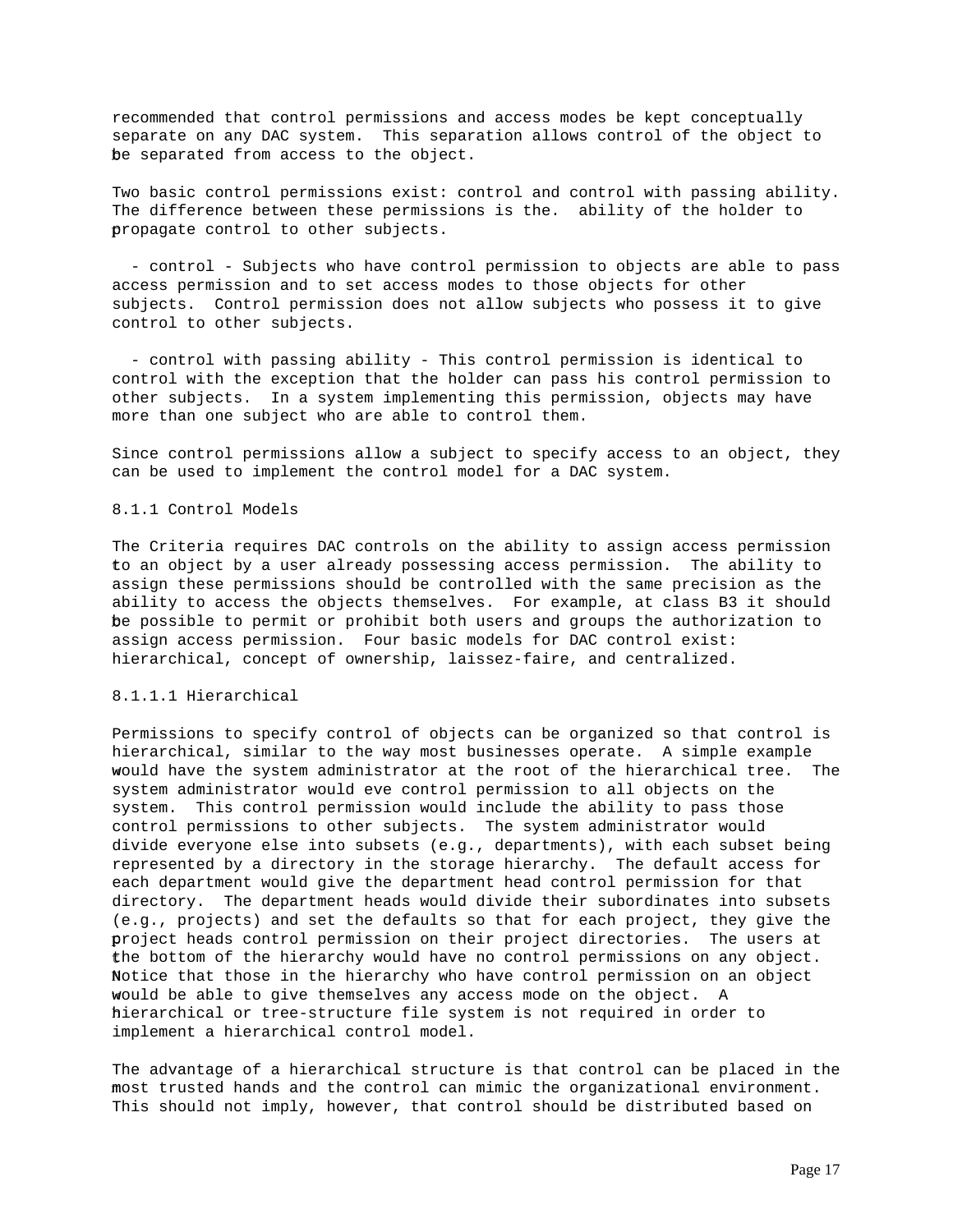one's position in the hierarchy. It is sometimes appropriate that a manager have no authorization for a subordinate's objects. The previously defined hierarchical structure provides the ability for multiple users to have the ability to control an object. Other hierarchical organizations can be imagined and implemented using control permissions. Hierarchical organizations could also be programmed into the DAC system without using control permissions, but such a restrictive implementation would result in a specific, fixed hierarchical structure. Such inflexible hierarchical control is not recommended. The hierarchical control model would satisfy the DAC requirement for all classes.

# 8.1.1.2 Concept of Ownership

Another control model associates with each object an owner (usually the creator of the object) who is the only user that has control permission to this object. The owner is always in ``full'' control of the objects that he has created and has no ability to pass that control to any other subject. Hence the owner may change the access permissions at any time in order to grant and to deny the access rights of the objects under his control.

This near absolute control by owner can be implemented administratively. The system administrator could set up the system so that the default access would always contain control permission, but the ability to pass control permission to other users would never be used on the system. Of course, the system administrator has the ability to alter all of the access control on the system. Therefore, owner control can be viewed as a limited hierarchical system of only two levels and could be implemented with a flexible hierarchical control model.

Another way to implement owner control is by programming it into the DAC system and not implementing any control permissions. This will enforce the owner concept because the creator of an object is known to the DAC mechanism and can change the access, but has no method of passing control permission to another user. UNIX is an example of an operating system where only the owner of an object has the ability to change its access (protection bits).

A disadvantage of owner control is the difficulty it creates with regard to non-owner users changing their access modes for an object (i.e., it is harder to share the objects). In order to gain or lose any access to an object, users must ask the owner of the object to grant or revoke access for them. However, in some operating environments, this disadvantage is actually a desired system characteristic.

Owner control of objects eliminates confusion concerning who controls access to each object. This particular control model will meet the DAC requirement for all classes.

# 8.1.1.3 Laissez-Faire

In this scheme, any user who has control permission with passing ability to an object may pass that permission on to any other user. No concept of ownership exists. The ACL will show all the users who can change the ACL of an object. Once a user has passed on control permission with passing ability to other users, they may pass this permission to other users without the consent of the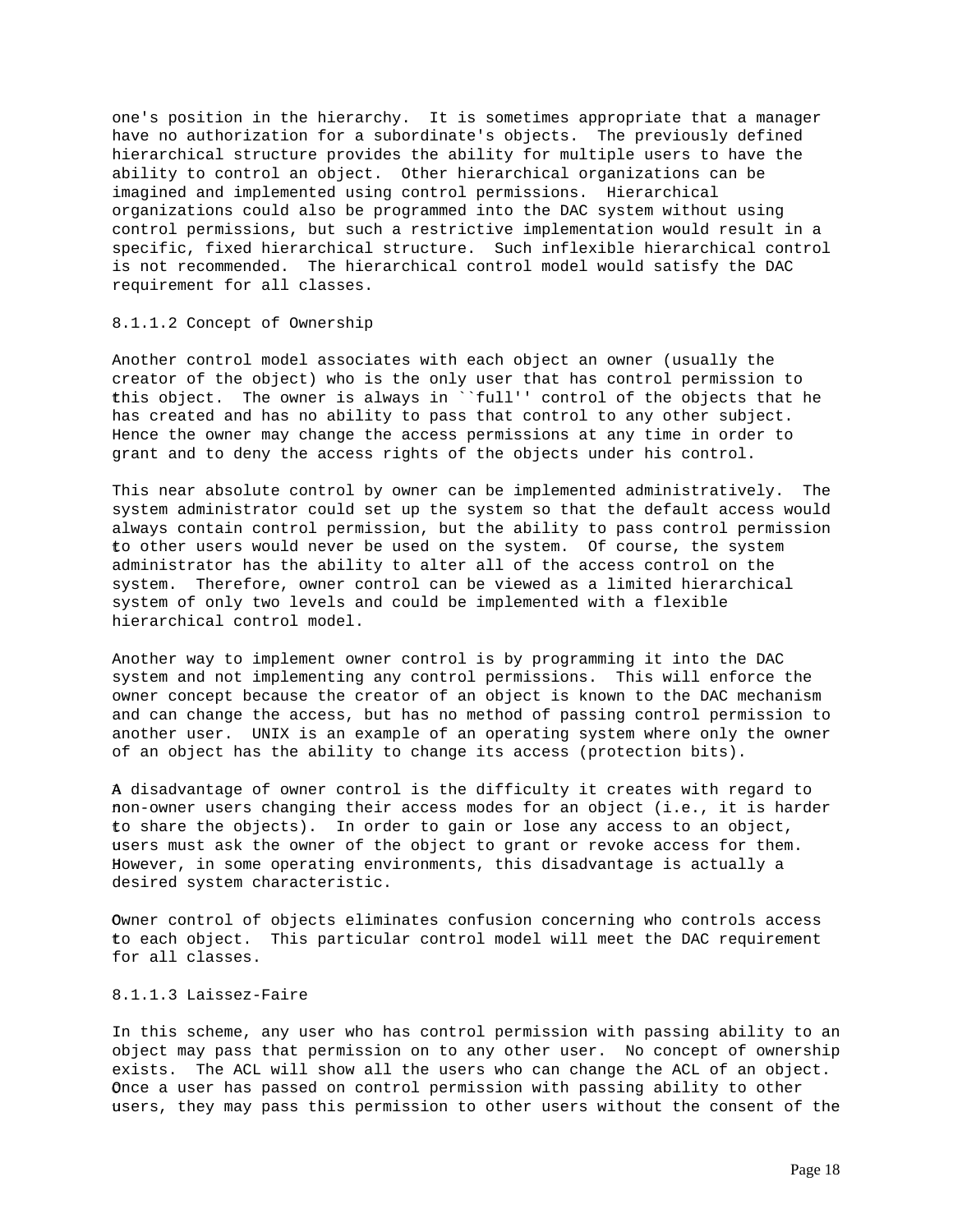creator of the object. Once the access permissions are given away, keeping control of an object is difficult. So long as the passing of control permission is separate from the granting of access permission, the laissez-faire control model will meet the DAC requirement for all classes. However, if the model were to require the passing of control permission in order to grant an access permission to a user, then the model would not meet the C2 DAC requirement, because it could not control the propagation of access rights.

## 8.1.1.4 Centralized

This control model gives one user, typically the system administrator, control permission to all objects on the system. That user does not have the ability to pass control on to other users. Thus- all control permission is held by one user. To obtain access to any object, a user must request that the controlling user grant him access permission. This places a considerable burden on the controlling user. Additionally, if requests for access permission are numerous, delays would probably result from the inflexibility of this model. Although it has limited flexibility, this control model would satisfy the DAC requirements for all classes.

# 8.1.2 File Structures and Control Permissions

Use of control permissions is also related to the structure of the storage system. In operating systems where the storage system is tree structured, two types of objects are involved: directories and files. (Directories are sometimes called nodes, and files are sometimes called segments.) Control permissions can be applied to both directories and files. Control permission on a file changes control only to that particular file, but control permission on a directory may be implemented as the ability to control not only the directory but also all of the subdirectories and files under it (let us call this extended directory control). This extended directory control implements a very hierarchical control structure, since control permission on a directory means that the subject can change any access on the whole subtree below that directory.

A pure owner control policy could be implemented without using the extended directory control. The subject who creates a file or a directory would receive the ability to control either. The hierarchical control scheme described above would use the extended directory control and the control permission with passing ability. Giving the system administrator, the department heads and the project leaders extended directory control to the appropriate directory in the storage structure would give them control over the appropriate portion of the file system. Laissez-faire could use the extended directory control, along with control permission with passing ability on both the directories and the files.

Depending on the situation, one of the above schemes or a combination of the above schemes could be used to implement the control model of the DAC mechanism for any evaluation class.

## 8.2 ACCESS MODES

A fairly wide range of access modes are available in various DAC mechanisms.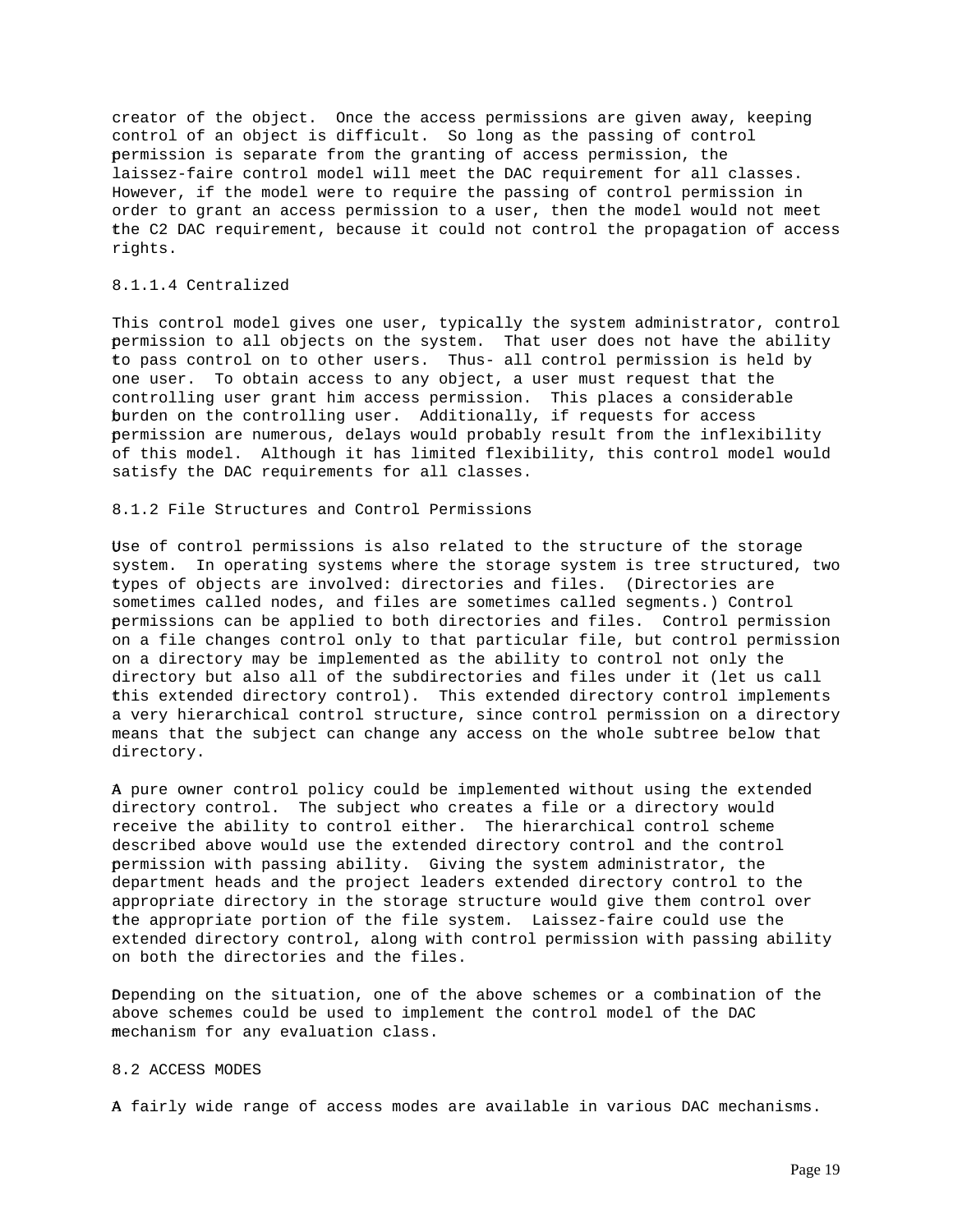Some implementations may combine some access modes, while other implementations do not provide many access modes. How the access modes are combined should be given careful consideration, because combining access modes can limit the flexibility of the DAC mechanism. The names of any of the access modes may vary from system to system. Many types of write access modes have been implemented in different systems for controlling what changes can be done to an object. This section discusses various read, write, execute, and delete access modes.

 -READ - allows an object to be read but not changed in any way. On most of the systems, the READ mode also allows the object to be copied. Thus READ gives all access to the object except WRITE, EXECUTE, and DELETE.

 -WRITE-APPEND - allows a user to expand an object but does not allow a user to change the previous contents of or view an object. WRITE-APPEND is also known as WRITE-EXPAND.

 -WRITE-CHANGE - allows a user to modify and to delete all or part of the contents of an object but does not allow a user to expand or view the object.

 -WRITE-UPDATE - allows a user to modify the contents of an object but does not allow a user to add to, delete from, or view an object.

 -WRITE - allows a user to modify, add, or delete the contents of an object in any manner but does not allow a user to view an object.

In most operating systems little is known about the semantics of the data stored in files, although some objects such as directories and mailboxes may have more operating system manipulated structure associated with them. In general write accesses such as WRITE- CHANGE and WRITE-UPDATE are very difficult for an operating system to implement reliably. WRITE-APPEND, which forces new data to be added only at the beginning or the end of an object, is in the realm of most operating system architecture. If an operating system could support it, WRITE-APPEND would be useful for logging and transaction type operations.

 -EXECUTE - allows a subject to run the object as an executable file. On some systems EXECUTE access requires READ access. An EXECUTE without READ would be recommended if a correct implementation is possible.

-DELETE - access mode allows an object to be deleted.

 -NULL - access mode grants no access permissions and is used to allow exclusion of a particular user in an ACL. Often a NULL access mode does not exist but is implied in the ACL by specifying no access modes for a particular entry.

 -CONTROL - (See Section 8.1) -CONTROL WITH PASSING ABILITY - (See Section 8.1)

8.2.1 File Structures and Access Modes

If the files are organized in a tree structure then the directories are used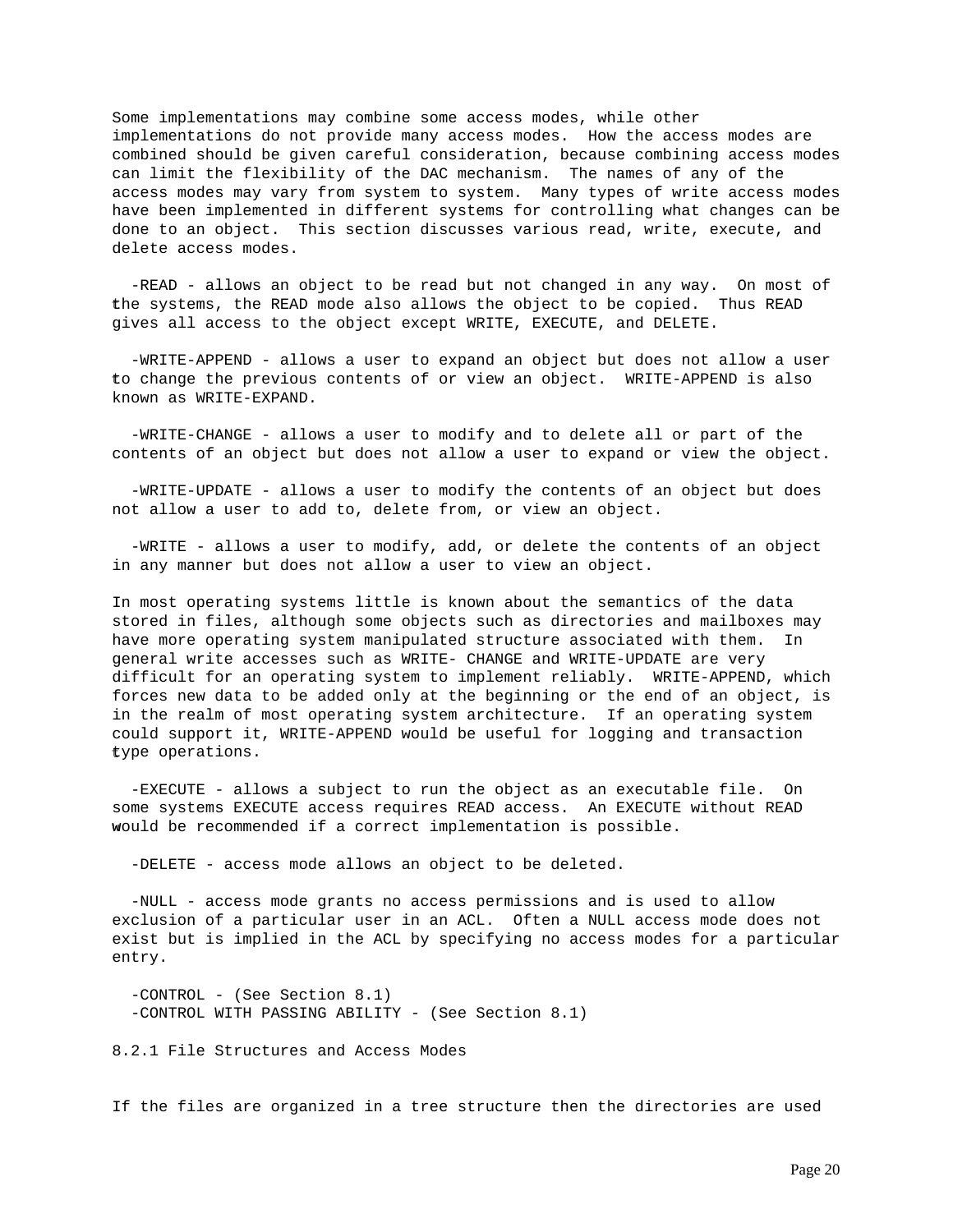to represent the non-leaf nodes of the tree. Three methods are available for controlling the access to the directories and their associated files:

- 1. access controls on the files but not on the directories
- 2. access controls on the directories but not on the files
- 3. access controls on both the files and the directories.

If access mode controls are placed only on the directories then once a user is given any access to a directory, he has the same access to all files under this directory. Of course if one of the objects under this directory is another directory (which we call a subdirectory) then users need access mode permission to the subdirectory before they can access the objects under the subdirectory. Placing access controls only on directories requires users to group files according to access types. This requirement could be too constrictive and could conflict with other reasons for grouping files. If access mode controls are placed only on files then controls are of a finer granularity. Access to individual files is controlled independently of other files under the same directory. But if no access controls are placed on directories, users could browse through the storage structure looking at the names of other users' files. Also, there is no control on where in the tree structure a subject could place a file, and this is usually the main purpose of a tree structure. By having the access mode controls on both directories and files, a subject needs the correct access mode permissions to both the directory and the file before it is allowed to access the file. Access modes for files are the basic software and hardware implemented access modes, such as those listed in Section 8.2, since the operating system has no knowledge of the semantics of the files. The rest of the objects (directories, mailboxes, etc.) are data structures maintained by the operating system, and their access modes are generally more elaborate extensions of the basic access modes and are usually implemented by protected subsystems. In a system like UNIX, the lack of execute access implies no access to the existing entire sub-tree under that directory (ignoring an implementation of links as in UNIX and our earlier discussion of access permissions). A user cannot give another user access to a file without also giving the correct read access to the parent directories. In Multics, the philosophy chosen was to enable a user to grant access to a file just by setting the ACLs correctly on that file. Null access on a directory will prevent a user from seeing the names or ACLs of the children of that directory. But if the user has an access mode to a child, he can access the child (he must already know its name). This complicates decisions about when access should be given to the other attributes of a file (e.g., length, date contents modified). Such decisions depend on the particular implementation.

Write-append allows a user to add new objects to the directory (i.e., to create files and sub- directories under the directory). Null is implied if no access mode is specified.

In order to have more detailed access control, an implementor may add other access modes to the minimal set. But the final implementation of the access modes should not be so complicated that users cannot easily remember the implication of each mode. If users cannot distinguish the functions of each access mode, they will just grant to other subjects either the full access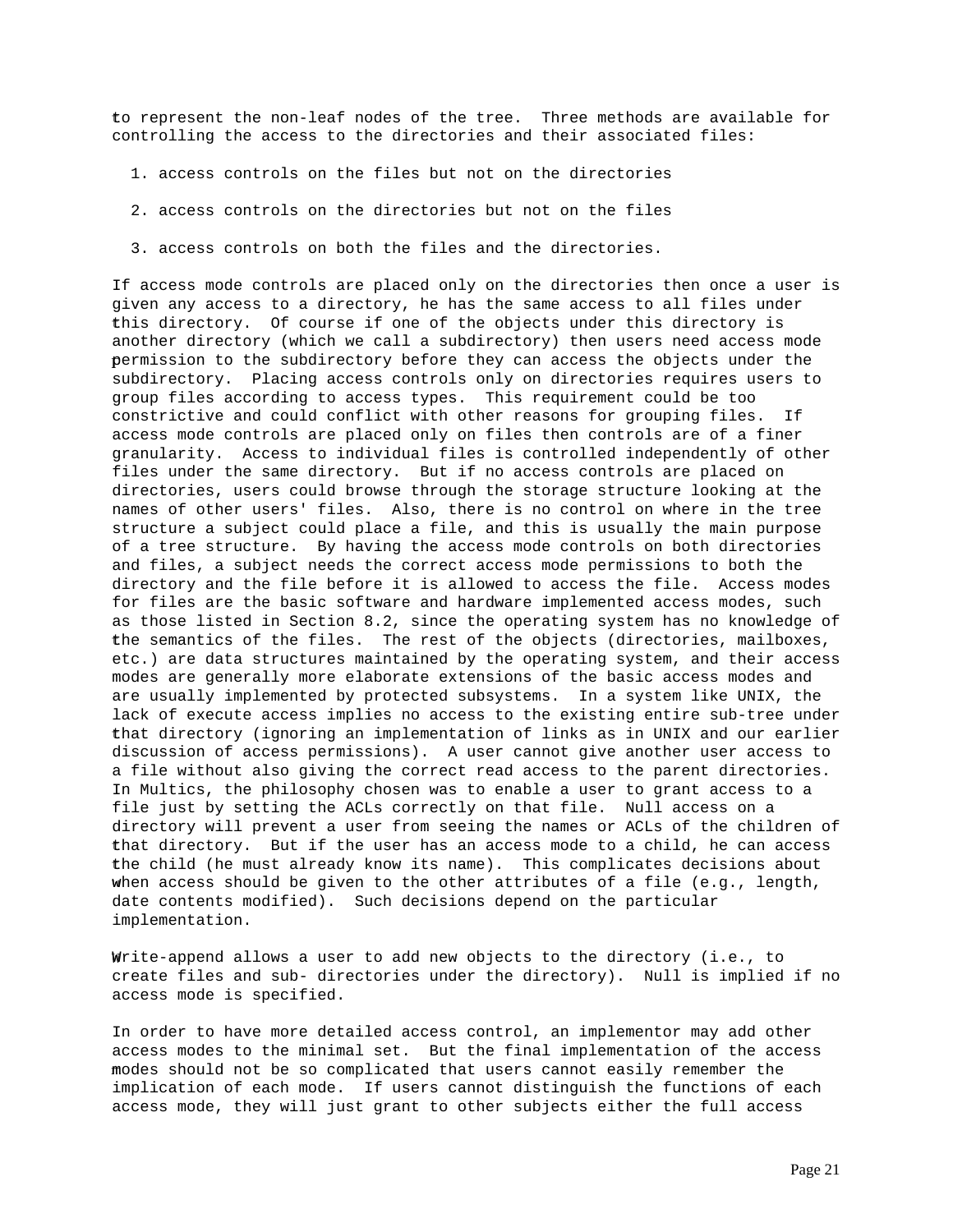rights or no access rights to an object. Also, implementations of any access type must be consistent and guaranteed to always function correctly. In implementing any access type, the designer must consider how much complexity it adds to the trusted computing base, relative to the gain in functionality.

## 9. MEETING THE CRITERIA REQUIREMENTS

This section of the guide explains the DAC requirements in the Criteria and presents implementation examples that will satisfy each requirement. DAC requirements may be viewed as three levels. The first level is at the C1 Criteria class. The next level begins at class C2 and does not change through class B2. The highest level requirement begins at class B3 and remains the same at class Al. At each of these levels, this guide quotes the requirement from the Criteria, explains what the requirement means, describes the minimum functionality that is necessary to meet the requirement at that level (and the functionality that is not required at that level), and presents an implementation example which satisfies the requirement.

The reader should keep in mind that the implementations presented are not the only ones that will meet their respective requirement. The combinations possible with the mechanisms mentioned are too numerous to list here. Each implementation must be evaluated on an individual basis. The implementation selected should be as simple and user friendly as possible, while meeting the control objective. Since the mechanism is user-invoked, if it is overly complicated, users may avoid using it to its fullest extent.

#### 9.1 THE C1 DAC REQUIREMENT

Following is the DAC requirement for Criteria class C1:

 "The TCB shall define and control access between named users and named objects (e.g., files and programs) in the ADP system. The enforcement mechanism (e.g., self/group/public controls, access control lists) shall allow users to specify and control sharing of those objects by named individuals or defined groups or both."

Note that the class C1 requirement names examples of DAC mechanisms. These examples are not the only mechanisms that will satisfy the requirement. Many mechanisms are adequate to satisfy the C1 DAC requirement.

At class C1 , users do not need special privileges to be authorized to control access to objects. Unprivileged users may control access to objects they can access. A user with access to an object can in turn grant access to that object to other users.

The class C1 DAC mechanism need only provide support to allow access/no access; separate modes for read and write need not be supported.

Objects may be shared by defined groups. That is, a group of users that may have access to an object must be defined to the TCB. Groups can be defined by naming the users to be included in each group.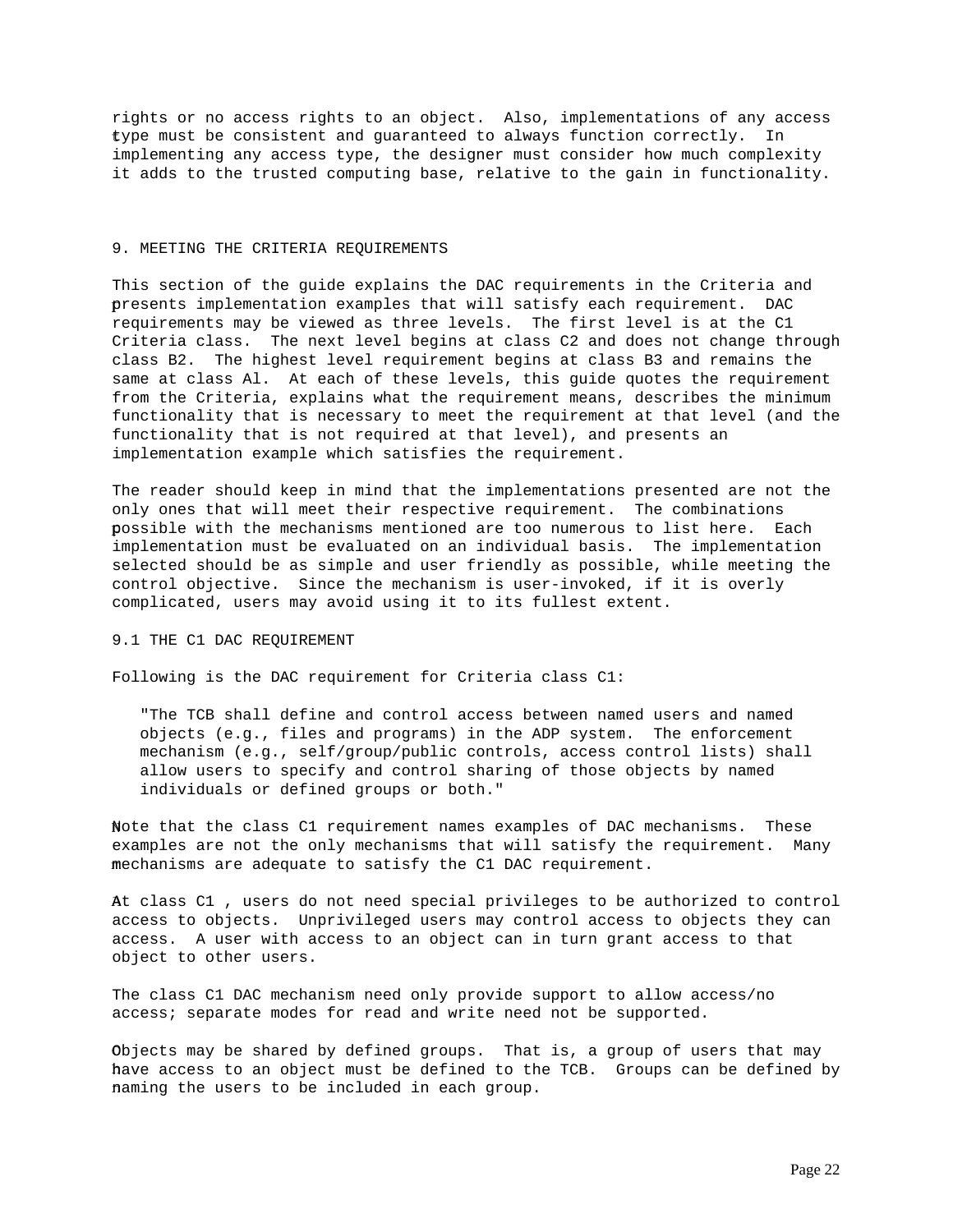9.1.1 Minimum Functionality

 - The DAC mechanism should control access to individual named objects by named users.

 - If the mechanism is not capable of the above function, it must at least control access to each individual named object by defined user groups.

- The DAC mechanism must recognize and control access to individual objects.

## 9.1.2 Functionality Not Required

 - Class C1 does not require that users be uniquely identified to the TCB. The users could be members of a group and thereby lose uniqueness. Therefore, it is not necessary for the C1 DAC mechanism to control access based on individual user identities.

 - Although it is not required, user groups should be predefined by authorized users; that is, users who define groups should have some sort of special privilege to do so.

 In definitions for user groups, defining the members of the group by unique user identifier is not necessary. For example, defining a group consisting of anyone whose name starts with "M'' by using a wildcard such as ``M\*'' would be permissible.

 - Newly created named objects do not need to be automatically protected. Default public access is permissible at C1

 - The C1 DAC requirement does not mandate controls to limit the propagation of access rights. In other words, users possessing a certain access right may or may not be permitted to pass that right on to other users at their own discretion.

 - It is not necessary to define different access modes, such as read and write. The mechanism need only provide support to allow access/no access to objects.

9.1.3 An Acceptable Implementation

This section describes a DAC mechanism which would satisfy the C1 DAC requirement. This example is included for purposes of illustrating the functionality necessary to meet this requirement.

This mechanism, called SEE-ONE, utilizes profiles, which contain a list of accessible objects for each subject. When a new object is created on this system, it is unprotected until the system administrator identifies it to the DAC mechanism. From that point on, a subject must have that object's name in his profile before he can access it. The system administrator must place the name of the object on the profiles of the subjects who should be allowed to access it. No access modes appear on the profiles. If an object is in a subject's profile, that subject has total access to that object (read, write, execute, delete). Subjects cannot pass access permissions on to other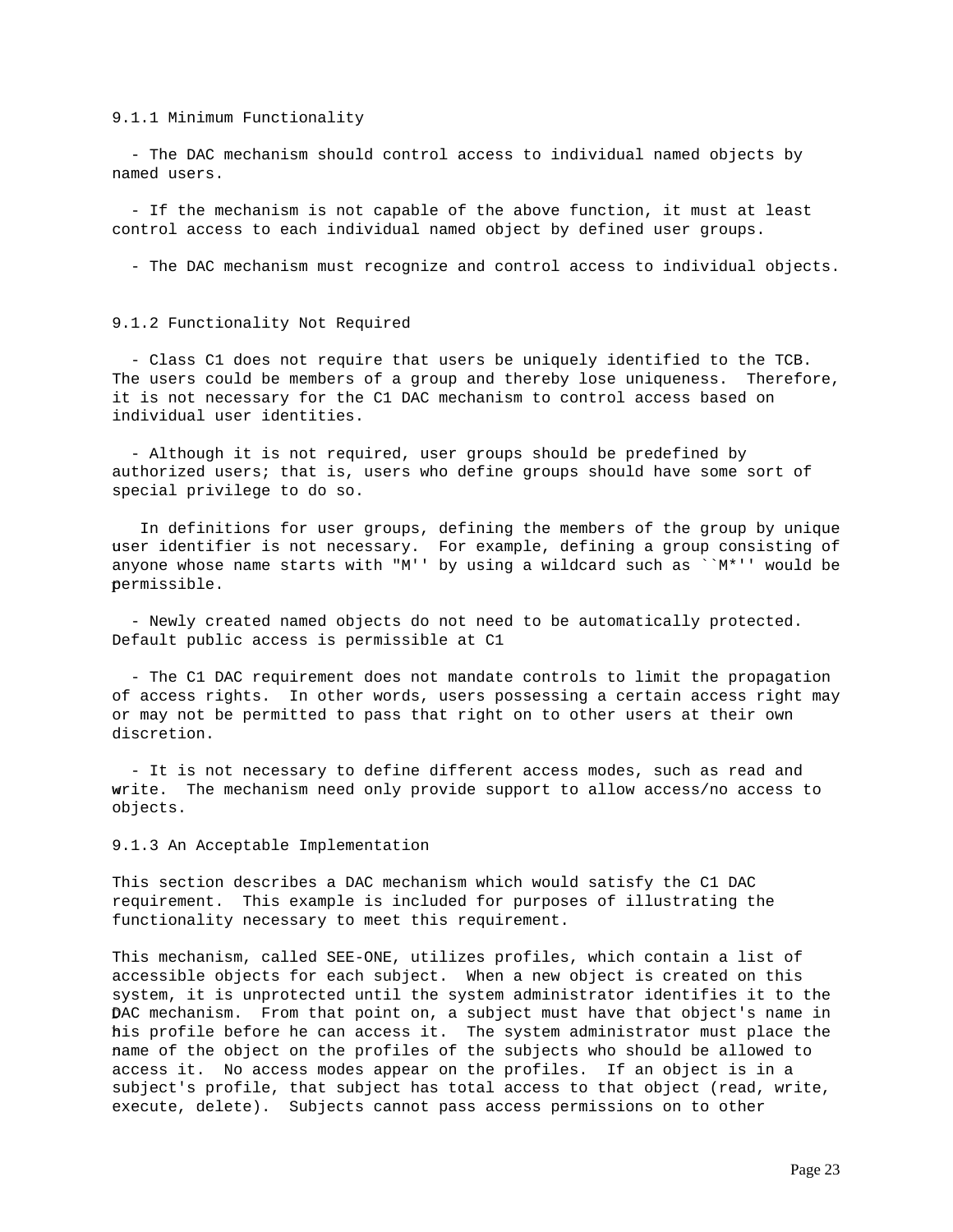subjects. This particular mechanism does not support user groups.

While SEE-ONE will satisfy the C1 DAC requirement, it is not without drawbacks. Decentralizing control of protected objects from the system administrator to the user community may be desirable. Most systems have a considerable amount of object creation and deletion. Excessive object creation and deletion could overburden the system administrator. The implementation described here contains only the minimal functionality necessary to meet the C1 DAC requirement.

## 9.2 THE C2 THROUGH B2 DAC REQUIREMENT

Following is the DAC requirement for Criteria classes C2 through B2:

 "The TCB shall define and control access between named users and named objects (e.g., files and programs) in the ADP system. The enforcement mechanism. (e.g., self/group/public controls, access control lists) shall allow users to specify and control sharing of those objects by named individuals, or defined groups of individuals, or by both, and shall provide controls to limit propagation of access rights. The discretionary access control mechanism shall, either by explicit user action or by default, provide that objects are protected from unauthorized access. These access controls shall be capable of including or excluding access to the granularity of a single user. Access permission to an object by users not already possessing access permission shall only be assigned by authorized users.''

At this level protection on newly created objects must not default to public access. Either the system must have a specific rule that limits access to each object to its creator or to a previously specified subset of users, or the system must require the creator of an object to specify who will be allowed to access it before allowing him to create that object. Limiting access to the creator of the object is the method that is preferred.

The mechanism must have the ability to include or exclude access to objects on a per user basis. If group access controls are provided, groups must be precisely defined by listing the unique names of the users in the group. Hence, groups are made of named users.

Users must possess special authorization to control access to objects. This special authorization is called control permission (see section 8.1). The authorization required may range from system administrator to users controlling access to objects that they have created. The latter is preferred because it does not require system administrator intervention. Either method is acceptable, but the former method could result in delays if the system administrator is not available.

## 9.2.1 Minimum Functionality

The minimum requirements specified here are in addition to the functionality required to satisfy the C1 DAC requirement.

 - The mechanism must provide the capability of including or excluding access to each object on a per user (or per group if groups are implemented) basis.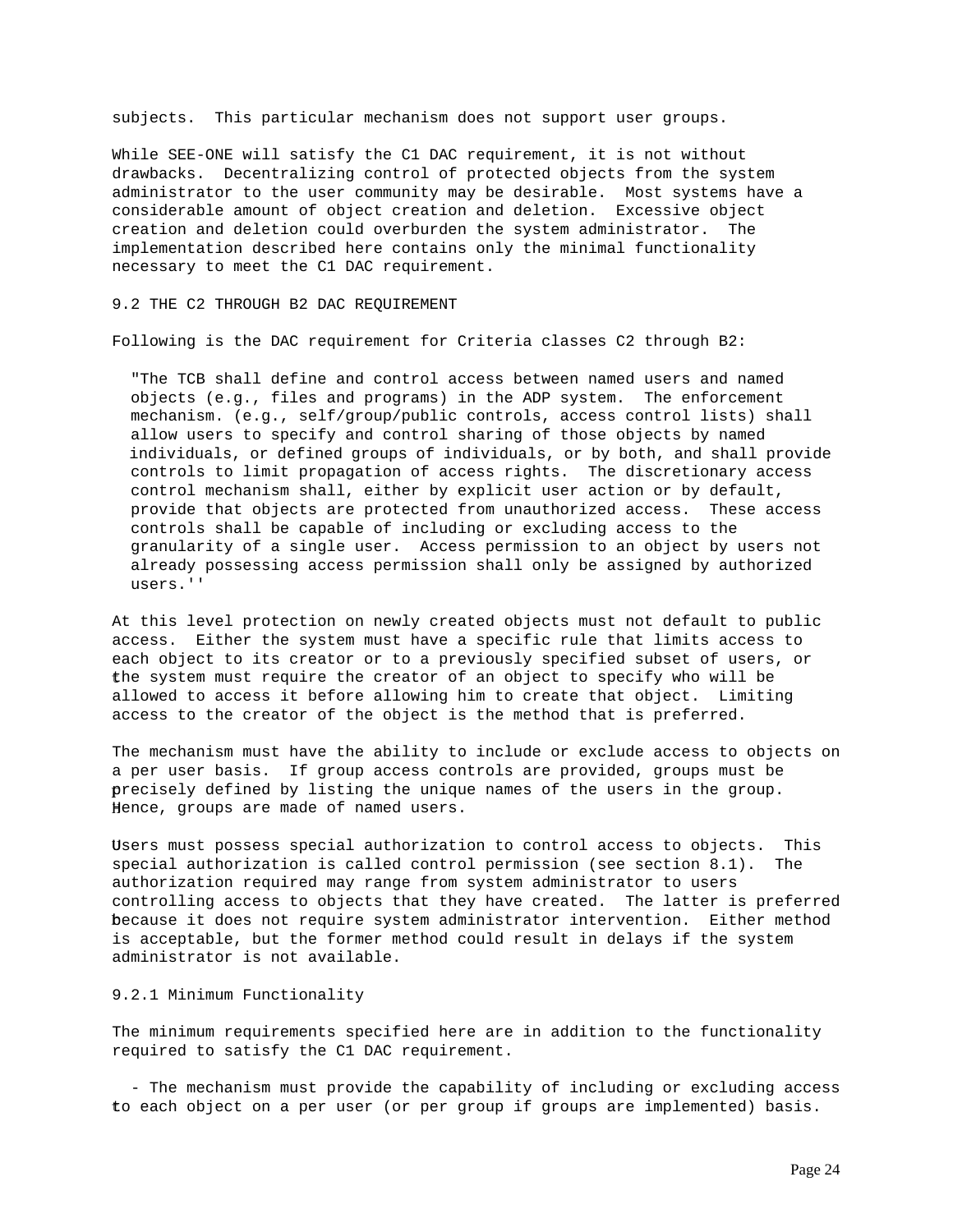- The mechanism must provide that all objects are protected. Protection by default must be provided for all newly created objects at creation time.

 - Users must possess control permission to assign access permission to objects. This authorization usually takes the form of a special access type, sometimes called CONTROL or OWNER.

 - If group access controls are provided, groups must be precisely defined by using the unique identifier of each member of the group.

9.2.2 Functionality Not Required

- Providing access to objects by groups of users is optional at this level.

 - It is not necessary to define different access modes, such as read and write. The mechanism need only provide support to allow access/no access to objects.

9.2.3 An Acceptable Implementation

This section describes a DAC mechanism called SEE-TWO which would meet the C2-B2 DAC requirement. The purpose of this description is to illustrate the functionality that is necessary to meet the requirement.

This particular mechanism uses an ACL-like DAC mechanism. Each object has a list of users who are allowed to access the object, along with the modes of access the users have to the object. By including or excluding users' names on the list, access can be controlled on each object to the granularity of a single user.

When a creator requests the creation of an object, he must specify the desired access controls. Otherwise, the mechanism will enforce a restrictive default access control. The creator can grant other users the privilege of accessing the object as he wishes. Only the creator has the privilege of passing access on to other users. This concept is called ownership. Ownership is not transferrable to other users. If the creator wishes, he can specify a default protection list for all objects he creates. The default would contain a list of all users which will be added to the protection list of any new objects created by that subject.

This SEE-TWO implementation will satisfy the C2-B2 DAC requirement. Furthermore, it has an advantage over the SEE-ONE implementation; the  management of an object is decentralized from the system administrator to the owner of that object. A disadvantage of the SEE-TWO implementation is that it does not provide the capability to grant access to groups of uniquely identified users. Using this mechanism could be cumbersome in some environments since all users must be explicitly listed. In other environments, however, requiring the users to be explicitly listed is desirable.

9.3 THE B3 THROUGH Al DAC REQUIREMENT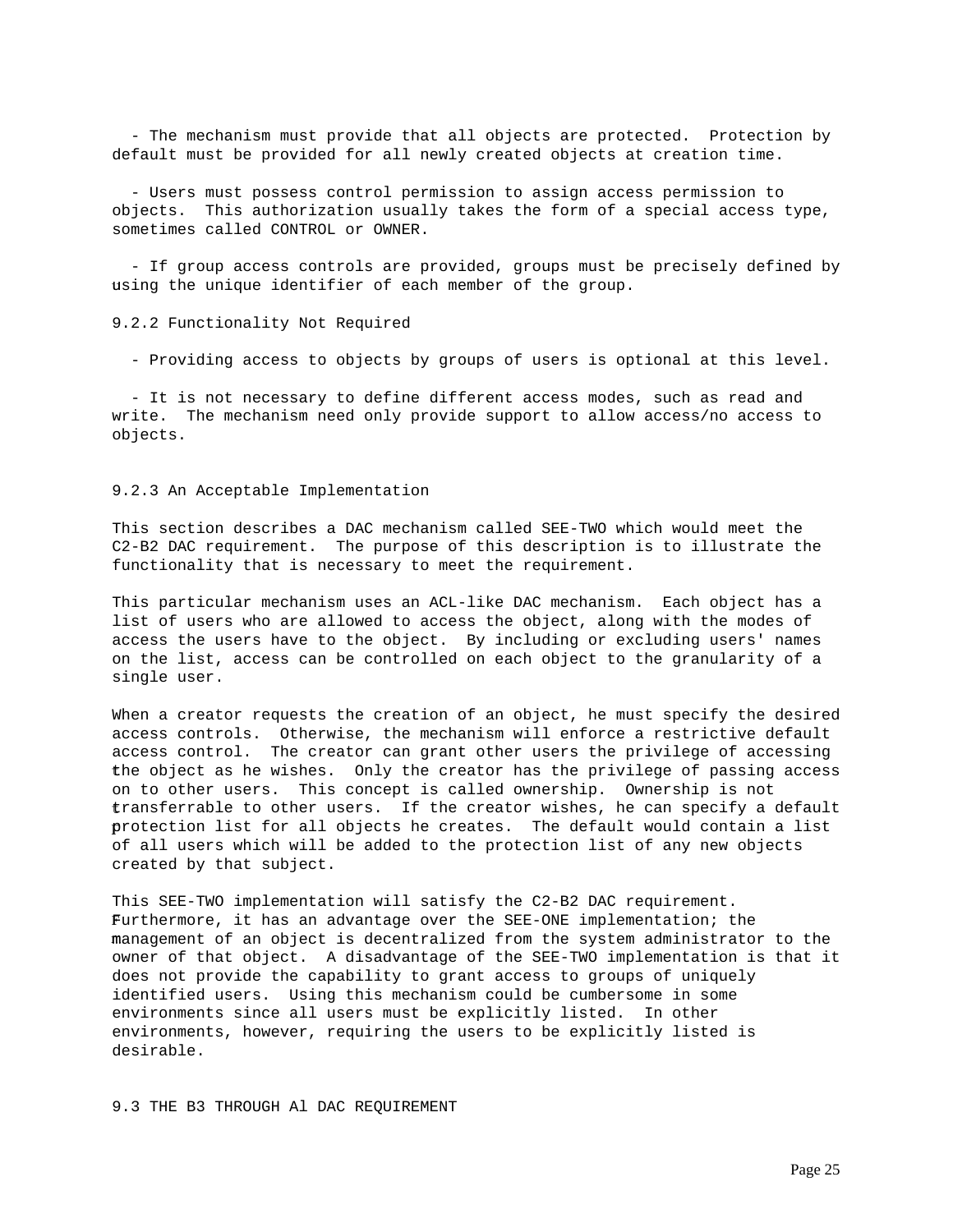Following is the DAC requirement for Criteria classes B3 and A1.

 "The TCB shall define and control access between named users and named objects (e.g., files and programs) in the ADP system. The enforcement mechanism (e.g., access control lists) shall allow users to specify and control sharing of those objects, and shall provide controls to limit propagation of access rights. The discretionary access control mechanism shall, either by explicit user action or by default, provide that objects are protected from unauthorized access. These access controls shall be capable of specifying, for each named object, a list of named individuals and a list of groups of named individuals with their respective modes of access to that object. Furthermore, for each such named object, it shall be possible to specify a list of named individuals and a list of groups of named individuals for which no access to the object is to be given. Access permission to an object by users not already possessing access permission shall only be assigned by authorized users.''

At this level the requirement mandates that the DAC mechanism control access to each named object. Access must be controlled on a per user basis. In addition, access control based on groups of named users is required at this level. Authorized users who control access to objects must be able to list specific named users that are allowed to access each object they control. They also must have the capability to list groups of named users that will be allowed to access each object. These lists must also contain the respective access modes that each named user or group of named users has on each object.

Additionally, for each object, authorized users must be able to specify a list of named users and a list of groups of named users that are not to be allowed to access that object. Thus, for example, an object could exist on a system that is public read-only except for JOE. USER who is not allowed to access the object at all.

9.3.1 Minimum Functionality

In addition to the minimum requirements stated in this section for the C1 and C2-B2 DAC requirements, the following functionality must be supplied in order for a mechanism to satisfy the B3-A DAC requirement.

- For each named object, the mechanism must provide the ability for authorized users to specify a list of named users along with each user's respective modes of access to the object.

- The mechanism must provide support to allow different access modes, such as read and write. Merely providing for access/no access to objects is not sufficient.

- For each named object, the mechanism must provide the ability for authorized users to specify a list of groups of named users along with each group's respective modes of access to the object.

- For each named object, the mechanism must provide the ability for authorized users to specify a list of named users and groups of named users for which no access will be allowed to that object.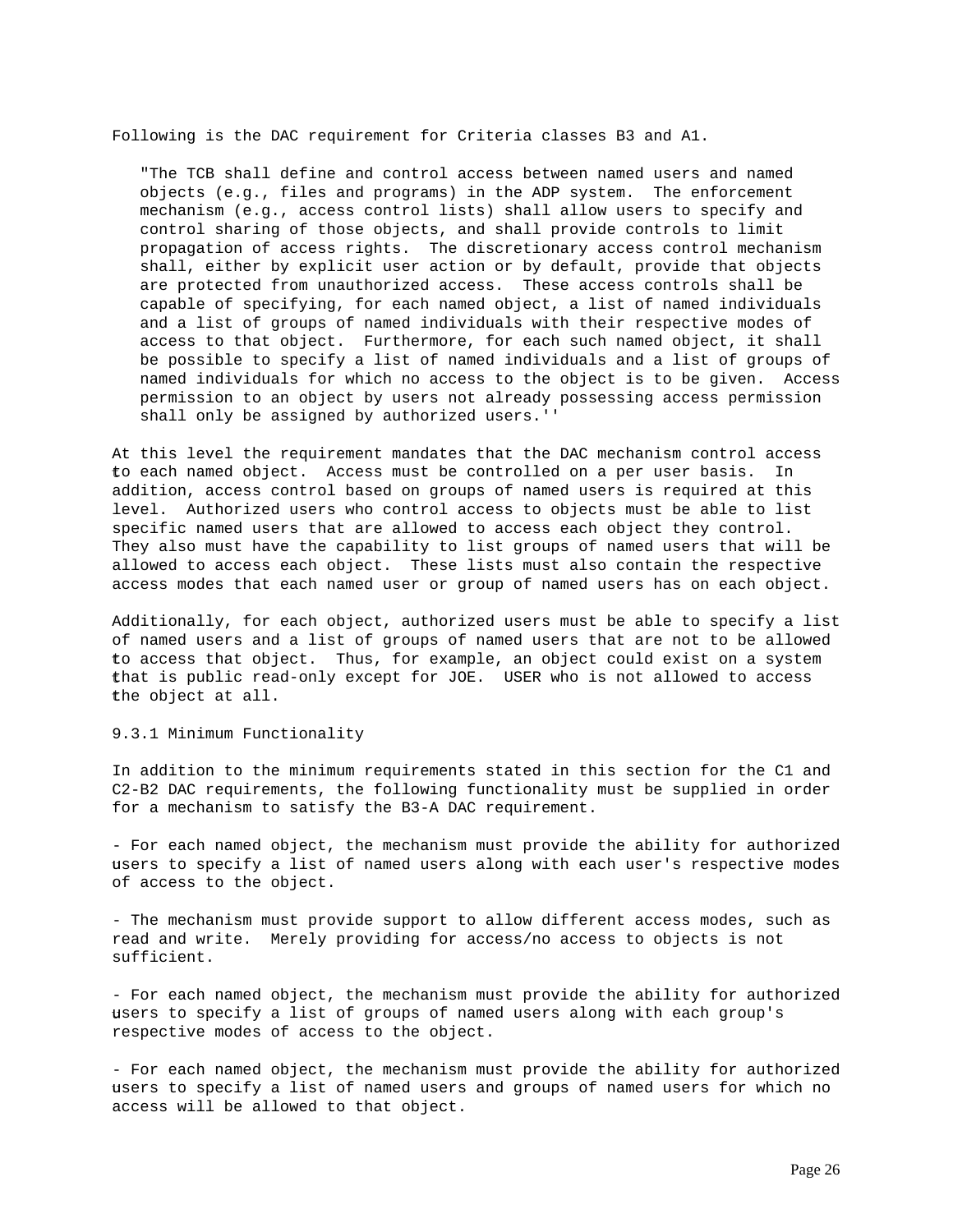## 9.3.2 An Acceptable Implementation

Following is an example of a DAC mechanism, called BEE-THREE, that would be sufficient to satisfy the B3-A1 DAC requirement. This example is included for the purpose of illustrating the functionality necessary to meet the requirement.

When an object is created, an ACL that only permits access for the creator is associated with the object. All objects are protected. Each object's ACL describes the users or groups that can access it, along with their respective access modes to that object. Protected objects are segments and directories. The available access modes on segments are read, execute, and write. On directories the available access modes are search, modify, and append. process must have modify access to the containing directory of an object in order to modify the ACL of the object.

Access groups are defined by the system projects, which are also used for accounting purposes. Only the system administrator can define projects by listing the unique identities of each user to be included in the projects. Users can be defined in more that one project, but can only be active in one project at a time. Changing projects requires that users logout of the system, and then login under the new project name.

If a user or group of users is listed on an object's ACL without an access mode, that individual or group has no access to that object. If a subject has more than one ACL entry on an object with conflicting access modes, the system takes the most restrictive access mode. This makes it possible to give everyone on a project access to an object, while denying certain members of that project any access at all. This can be done by including the project name on the ACL with the access mode desired while, at the same time, including those users to be excluded on the ACL with no access modes.

This BEE-THREE implementation will satisfy the B3-A1 DAC requirement. Furthermore, it has an advantage over the SEE-TWO implementation: it provides the capability to grant access to individual users or to groups of uniquely identified users. However, in this implementation it is impossible to allow a group some access to an object (such as read), but allow one group member some additional access (such as read, write) to that object.

#### 10. OTHER TOPICS

## 10.1 PROTECTED SUBSYSTEMS

In order to provide users with access types finer than the basic read, write, execute, etc., some systems (actually a rather limited number) support protected subsystems. Saltzer and Schroeder [13] refer to the need for ``protected subsystems,'' which they define as user- provided programs which control access to files. By extending the access control mechanism to allow objects to be accessed in ways specified by subjects (programs as well as users), a system may allow a specific user-written program to be designated ``the only subject" allowed any access or a particular type of access to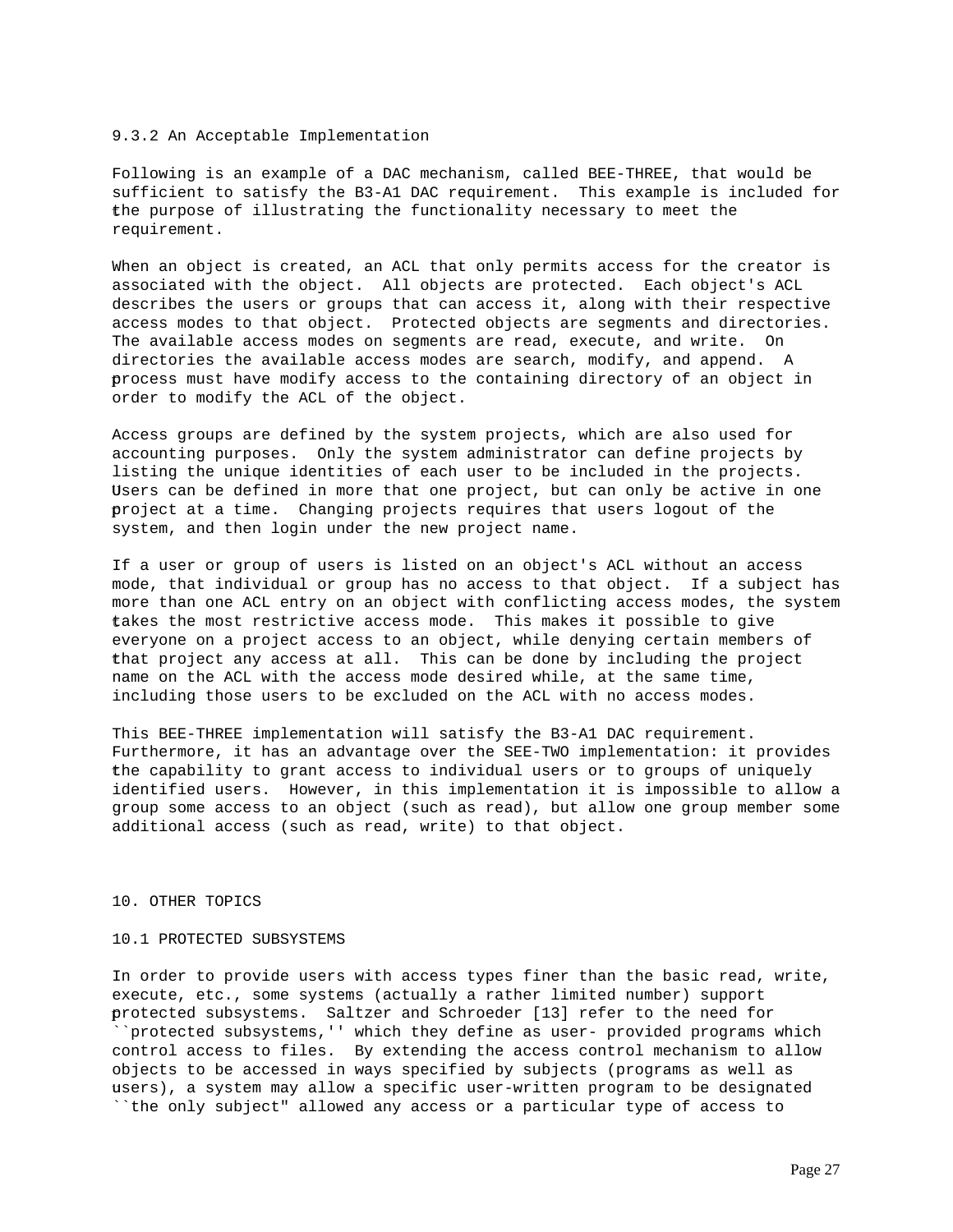specific files. A protected subsystem can be defined as a collection of procedures and data objects that is encapsulated so that the internal structure of a data object is accessible only to the procedures of the protected subsystem, and the procedures may be called only at designated domain entry points and only by designated subjects. The encapsulated data files are the protected objects. Programs in a protected subsystem act as managers for the protected objects and enforce user-written access controls on them. Subjects outside the protected subsystem are allowed to manipulate the protected objects only by invoking the manager programs. Any access constraints that can be specified in an algorithm can be implemented in a protected subsystem. Giving users the ability to construct protected subsystems out of their own program and data files allows users to provide more flexible controls on sharing. By allowing programs inside a protected subsystem to invoke programs in another protected subsystem without compromising the security of either, multiple protected subsystems can be used to perform tasks. This limits the extent of damage a malicious or malfunctioning borrowed program might inflict on objects protected by the subsystem. Likewise, the lending user could also encapsulate the lent program in a protected subsystem of its own to protect it from the programs of the borrower. The danger of Trojan horse attacks and the inadequacy of most DAC mechanisms to protect against such attacks was discussed in Section 6. A protected subsystem which incorporates one of the DAC mechanisms discussed earlier is no less vulnerable to attacks on objects within that subsystem. Furthermore, readers should consider the effects of illusory security which may be inherent with a protected subsystem. Apollo's Domain [18] implements limited protected subsystems. Domain allows users to write their own subsystems, but it does not provide a mechanism for protected subsystems to interact with one another. A user has the ability to add a subsystem name to a system- wide list of subsystems, thereby creating the subsystem. The user then assigns a certain file to be a manager of the subsystem and another file to be an object. The user then removes all other access to the object, making the manager an exclusive accessor. Access to the subsystem is controlled by the access control lists associated with the subsystem manager.

#### 10.2 ADMINISTERING AND USING DAC

The Trusted Facility Manual (TFM) must explain to the system administrator how to set up the DAC mechanism and how to properly administer a DAC system. The manual must explain how to identify the system security administrator and any project administrators and their functions. The correct access must be set on the system administration database, which would include user registry, group definitions, etc. The manual must explain how access must be set to handle fixing system problems including viewing dumps, and repairing file systems, etc. Access must be set correctly to the standard libraries, including the system commands and subroutines, initialization modules, and the operating system's code. ACLs may need to be set on the supervisor entry points and the I/O daemons or device queues.

The TFM must be easy to understand and follow, since proper set-up and proper administration of the DAC mechanism is critical to its effectiveness. In general, documentation should describe how to initialize the ACLs to best provide a protected environment. If the DAC mechanism is flexible and provides the ability to set up different control structures, examples should be given for a range of control structures and must indicate settings required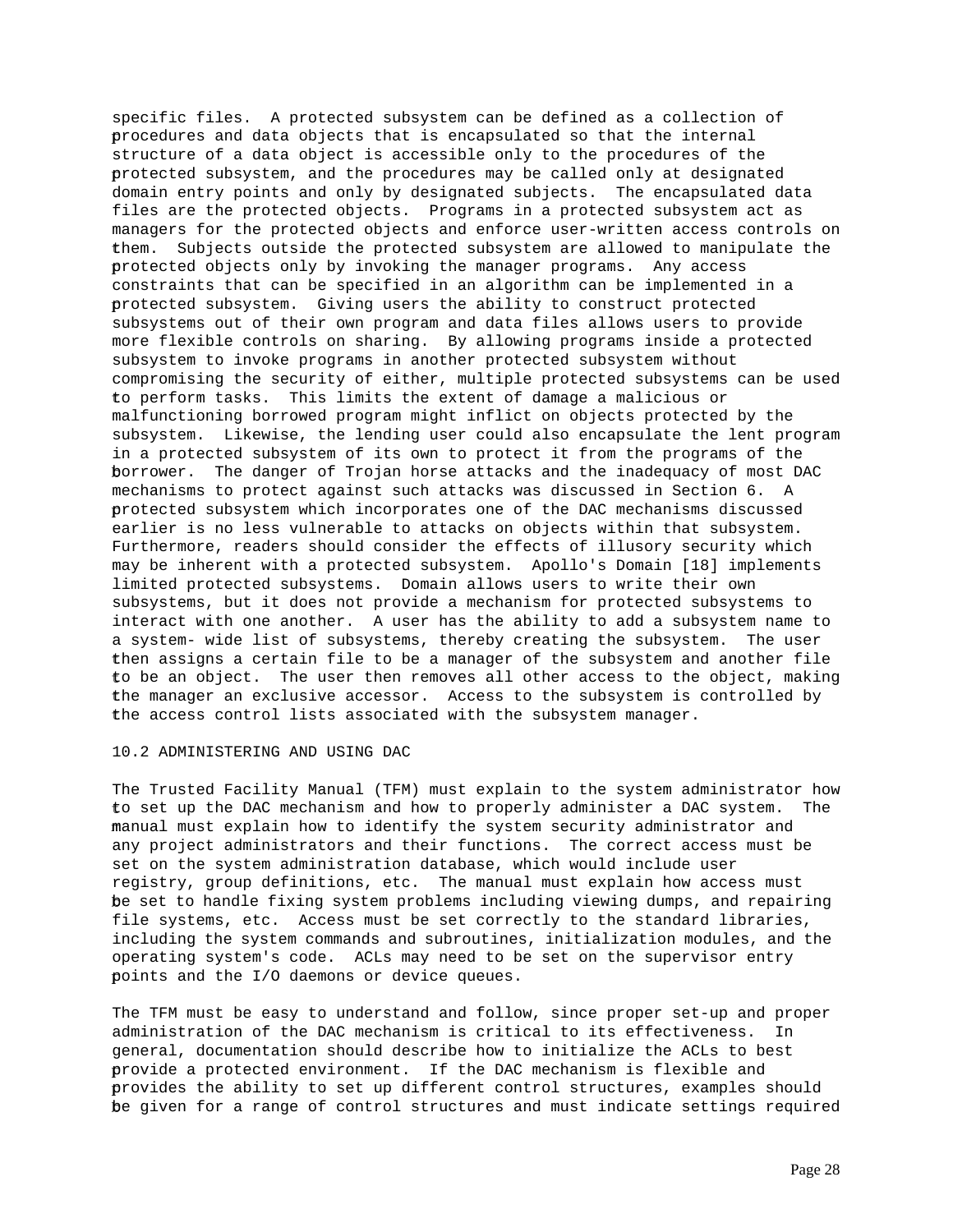for the product's evaluation class. The manual should explain Trojan horse attacks and should give an example of one that could defeat the DAC mechanism and be undiscovered by the audit mechanism.

The Security Features Users Guide (SFUG) must explain and give examples of how to use the DAC mechanism. The manual should be easy for the users to understand, since the mechanism is user-invoked. Like the manual for the system administrator, the users' manual should explain Trojan horse attacks and give an example of one that could defeat the DAC mechanism and be undiscovered by the audit mechanism.

## 10.3 AUDITING DAC

Auditing is an important part of a secure computer system. Much of the auditing on any operating system is not specific to the DAC mechanism, but in many instances the DAC mechanism should place an entry in the audit log. Any operation that changes the control structure of the DAC should be auditable. Any change in any ACL, including the default ACLs, should be auditable. Any attempt to access a DAC-protected object should be auditable. Any changes to group definitions should be auditable. In general an audit log message should include a timestamp, the subject's identity, the object's identity, the type of action and any other pertinent information.

## 10.4 VERIFYING DAC

Verifying the correctness of the DAC mechanism is not well understood. As can be seen by this paper, DAC does not have well defined rules as does mandatory access control. In fact no formal model of the myriad of DAC implementations currently exists although some mention is made of the DAC mechanisms in the Bell and LaPadula [19] formal model for mandatory access control. In systems such as SCOMP [20] whose design has been formally verified for security, the only property that was proven about the DAC mechanism was that it did not violate the mandatory access formal model. Research is needed in developing a formal model(s) for DAC and verification of systems where DAC is important should at least provide assurance by a structured argument that demonstrates the DAC implementation's sufficiency to implement its specification.

## 10.5 DAC ADD-ONS

For some operating systems (e.g.. IBM MVS), products which provide DAC  mechanisms are available as `add-ons' (e.g., ACF2, Top Secret, RACF). The DAC checks are made before the operating system gets a request for an object, and the request is not forwarded to the operating system if it requests illegal access. Such add-ons are basing their assurance on the inability of a user to either get access to the operating system through another interface or to cause the operating system to retrieve illegal data with a legal request. Most add-on packages are applied to systems that would receive a D rating against the Criteria if evaluated on their own. To demonstrate that an add-on product operates as claimed, the add- on, along with the underlying operating system, is evaluated as a total system. The security provided by the add-on relies on the correct operation of the underlying system.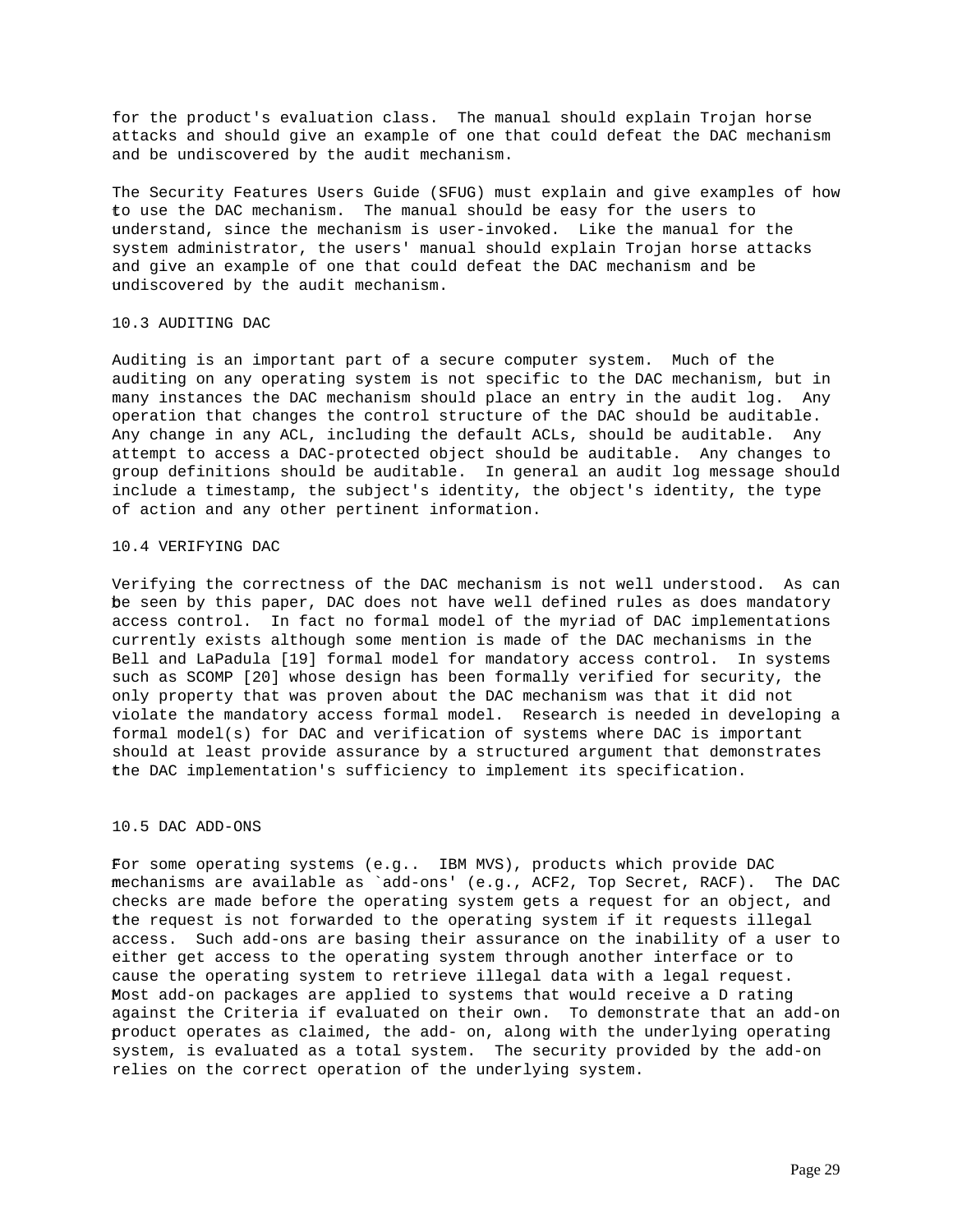## 11. SUMMARY OF DESIRED DAC FEATURES

Regardless of the Criteria class a DAC mechanism is intended to satisfy, the preferred DAC mechanism within the current state-of-the-art is the access control list. The deletion of subjects and objects is a potential problem for any DAC mechanism, including ACLs. Regardless of whether a subject or object is deleted, the mechanism should handle the deletion efficiently, making sure that any dangling references do not grant unintended access after the deletion. An asset of ACLs is their design, which represents the access control matrix by column. An object's ACLs are automatically purged when the object is deleted. Unlike row-based mechanisms, ACLs do not require searching the profiles of all subjects to determine who has access to the deleted object. However, when subjects are removed from the ADP system, ACLs pose the same problem; all system objects must be searched to purge that subject from all ACLs. Since objects are much more volatile than subjects, ACLs are more efficient than profiles.

At classes B3 through A1, access modes must be implemented, but they are highly recommended at all lower levels of the Criteria. The access modes read, execute, and write should be implemented at a minimum and write-append should be considered.

At class C2 and above, some sort of control permission must be implemented. The control models described in Section 8.1.1 are acceptable. The preferred model is the concept of ownership model. This model assures that some user is accountable for each object on the ADP system. Ownership should not be transferrable between users. If it is transferrable, ownership transfers must be audited.

Discretionary Access Control cannot deter hostile attempts to access sensitive information. DAC mechanisms can be designed to eliminate casual browsing through the storage system, to prevent accidental disclosure, modification, and destruction of data, and to provide for the sharing of data between users. A mandatory security policy must also be implemented to provide adequate protection if users are not allowed to share all data on the system. An effective audit trail mechanism is also necessary in order to detect hostile attacks on the DAC mechanism.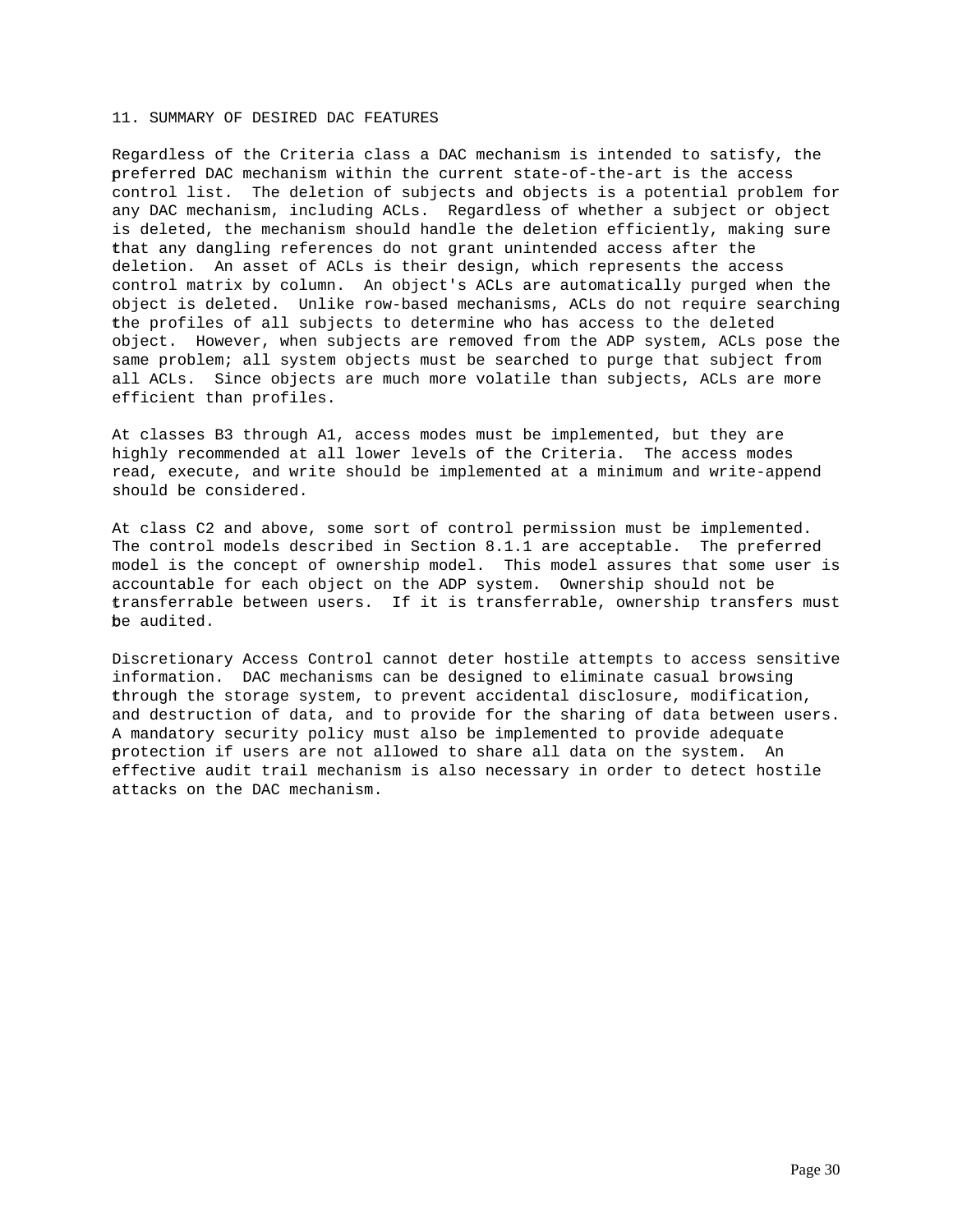12. REFERENCES

1. Department of Defense Trusted Computer System Evaluation Criteria, DoD, DoD 5200.28-STD, 1985.

2. Schell, R. R., ``Security Kernels: A Methodical Design of System Security,'' in Technical Papers, USE Inc., Spring Conference, 5-9 March 1979, pp. 245-250.

3. Schroeder, M.D., Cooperation of Mutually Suspicious Subsystems, PhD dissertation, M.I.T., 1972.

4. Boebert, W.E., and Ferguson, C.T., ``A Partial Solution to the Discretionary Trojan Horse Problem,'' 9th Security Conference, DoD/NBS, September 1985, pp 141-144.

5. Downs, D, ``Discretionary Access Control Guideline,'' Aerospace Report, The Aerospace Corporation, September 1985.

6. Boebert, W.E., Kain, R.Y. and Young, W.D., ``Secure Computing: The Secure Ada Target Approach,'' Scientific Honeyweller, Vol. 6, No. 2 July 1985, pp 1-17.

7. Saltzer, Jerome H., ``Protection and the Control of Information in Multics,'' Communications of the ACM, Vol. 17, No. 7, July 1974, pp. 388-402.

8. Fabry, R.S., ``Capability-Based Addressing,'' Communications of the ACM, Vol. 17, No. 7, July 1974, pp. 403-411.

9. Redell, D.D., ``Naming and Protection in Extensible Operating Systems,'' AD-A001 721, published by M.I.T., Cambridge MA, November 1974.

10. Karger, P.A. and Herbert, A.J., ``Lattice Security and Traceability of Access,'' Symposium on Security and Privacy, IEEE, April 1984, pp. 13-23.

11. Gligor, V., Huskamp, J., Welke, S., Linn, C., and Mayfield, W., ``Traditional Capability-Based Systems: An Analysis of Their Ability to Meet the Trusted Computer Security Evaluation Criteria,'' IDA Paper Pl 935, October 1986.

12. Computer Associates, CA-SENTINEL Reference Guide, 1983.

13. Saltzer, Jerome H. and Schroeder, Michael D., ``The Protection of Information in Computer Systems,'' Proceedings of the IEEE, Vol. 63, No. 9, September 1975, pp. 1278- 1308.

14. Honeywell Informations Systems, Inc., Multics Programmer's Manual-Reference Guide, 7 ed., AG91.

15. UC Berkeley, UNIX Programmer's Manual, 7 ed., 1981.